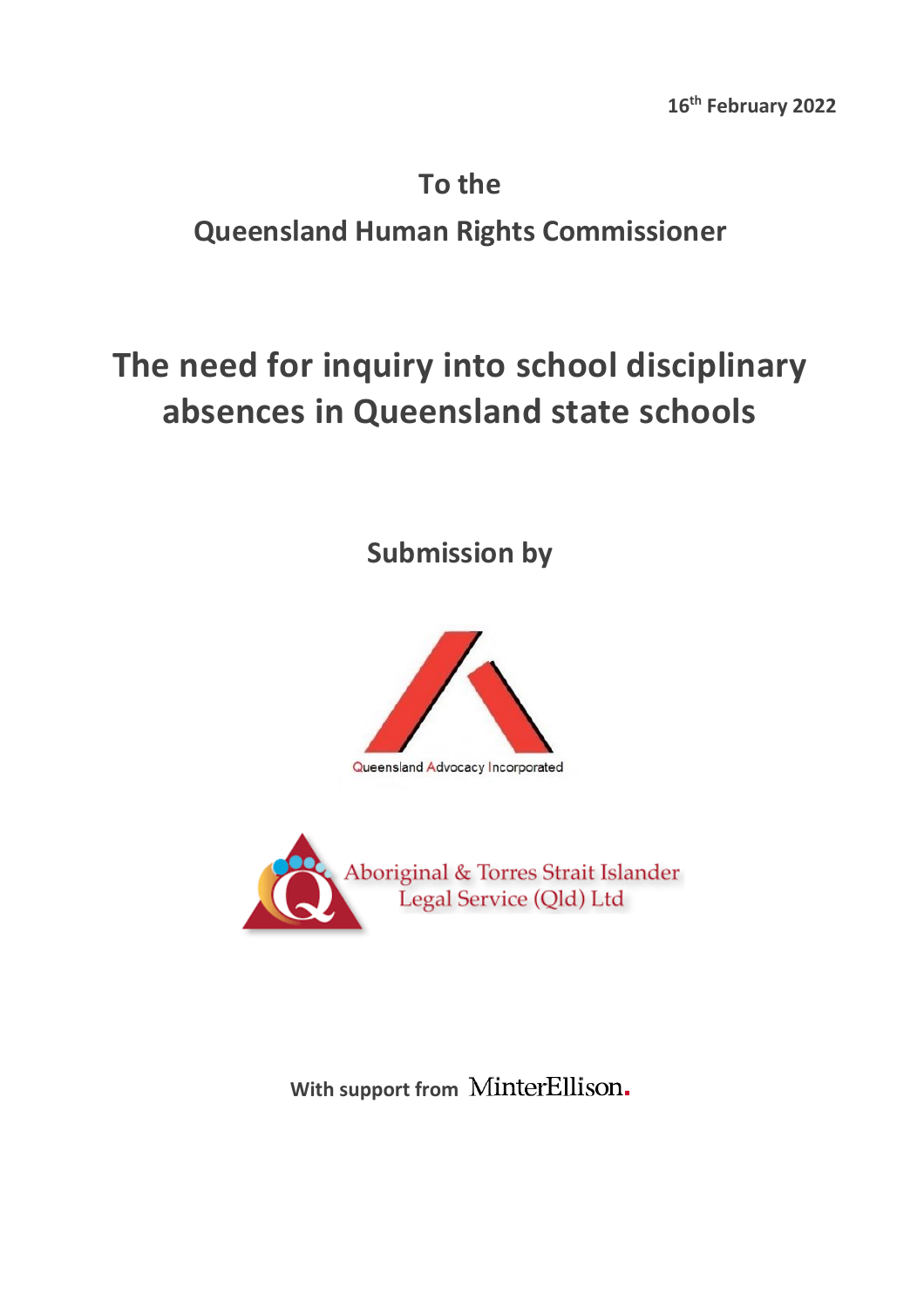# **About Queensland Advocacy Incorporated**

Queensland Advocacy Incorporated (**QAI**) is an independent, community-based advocacy organisation and community legal service that provides individual and systems advocacy for people with disability. Our mission is to advocate for the protection and advancement of the fundamental needs, rights and lives of people with disability in Queensland. QAI's Management Committee is comprised of a majority of persons with disability, whose wisdom and lived experience is our foundation and guide.

QAI has been engaged in systems advocacy for over thirty years, advocating for change through campaigns directed at attitudinal, law and policy reform. QAI has also supported the development of a range of advocacy initiatives in this state. For over a decade, QAI has provided highly in-demand individual advocacy services. These services are currently provided through our three advocacy practices: the Human Rights Advocacy Practice (which provides legal advocacy in the areas of guardianship and administration, disability discrimination and human rights law and non-legal advocacy support with the Disability Royal Commission and the justice interface); the Mental Health Advocacy Practice (which supports people receiving involuntary treatment for mental illness); and the NDIS Advocacy Practice (which provides support for people challenging decisions of the National Disability Insurance Agency and decision support to access the NDIS). Our individual advocacy experience informs our understanding and prioritisation of systemic advocacy issues. From 1 January 2022, we have been funded by the Queensland Government to establish and co-ordinate the Queensland Disability Advocacy Network (QDAN), which includes operating the Disability Advocacy Pathways Hotline, a centralized phone support for all people with disability in Queensland providing information and referral. We have also been funded to provide advocacy for young people with disability as part of the QDAN network, which we provide in addition to our non-legal education advocacy for Queensland students with disability. Our individual advocacy experience informs our understanding and prioritisation of systemic advocacy issues. 

# **About Aboriginal & Torres Strait Islander Legal Service (Qld) Ltd**

The Aboriginal and Torres Strait Islander Legal Service (Qld) Limited (**ATSILS**), is a community-based public benevolent organisation, established to provide professional and culturally competent legal services for Aboriginal and Torres Strait Islander peoples across Queensland. The founding organisation was established in 1973. We now have 24 offices strategically located across the State. Our Vision is to be the leader of innovative and professional legal services. Our Mission is to deliver quality legal assistance services, community legal education, and early intervention and prevention initiatives which uphold and advance the legal and human rights of Aboriginal and Torres Strait Islander peoples.

ATSILS provides legalservices to Aboriginal and Torres Strait Islander peoples throughout Queensland. Whilst our primary role is to provide criminal, civil and family law representation, we are also funded by the Commonwealth to perform a State-wide role in the key areas of Community Legal Education, and Early Intervention and Prevention initiatives (which include related law reform activities and monitoring Indigenous Australian deaths in custody). Our submissions are informed by nearly five decades of legal practice at the coalface of the justice arena and we therefore believe we are well placed to provide meaningful comment, not from a theoretical or purely academic perspective, but rather from a platform based upon actual experiences.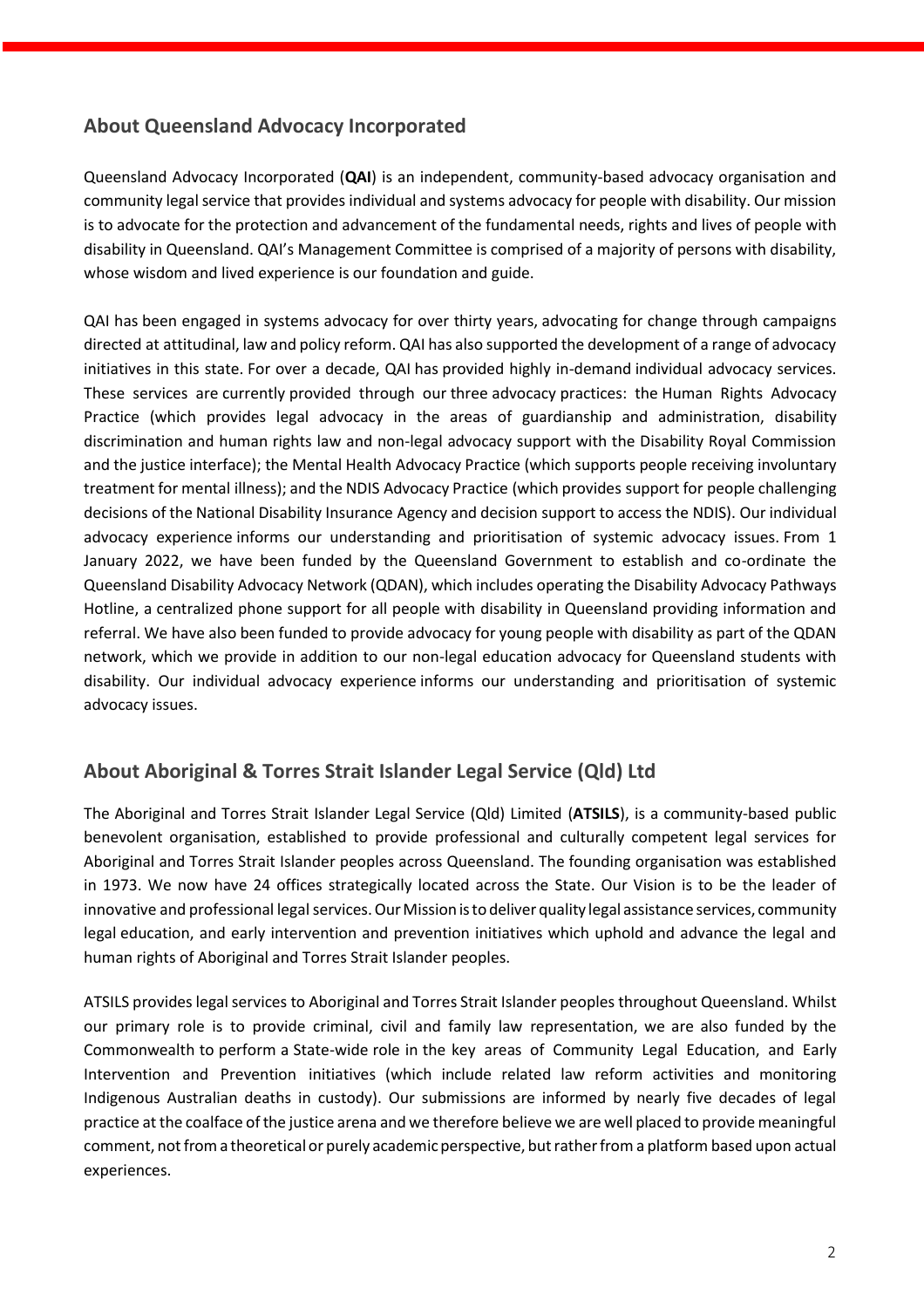# **Contents**

| Why do we need an inquiry?                     | Page | 4  |
|------------------------------------------------|------|----|
| The Human Rights Act 2019 (Qld)                | Page | 7  |
| Right to Information request                   | Page | 8  |
| Students with disability                       | Page | 9  |
| Aboriginal and Torres Strait Islander Students | Page | 11 |
| Appeals and review processes                   | Page | 12 |
| Legislative and policy context                 | Page | 13 |
| What about other states and territories?       | Page | 15 |
| What needs to happen                           | Page | 17 |
| Suggested focus of an inquiry                  | Page | 18 |
| Conclusion                                     | Page | 19 |
| Endorsements                                   | Page | 19 |
| References                                     | Page | 20 |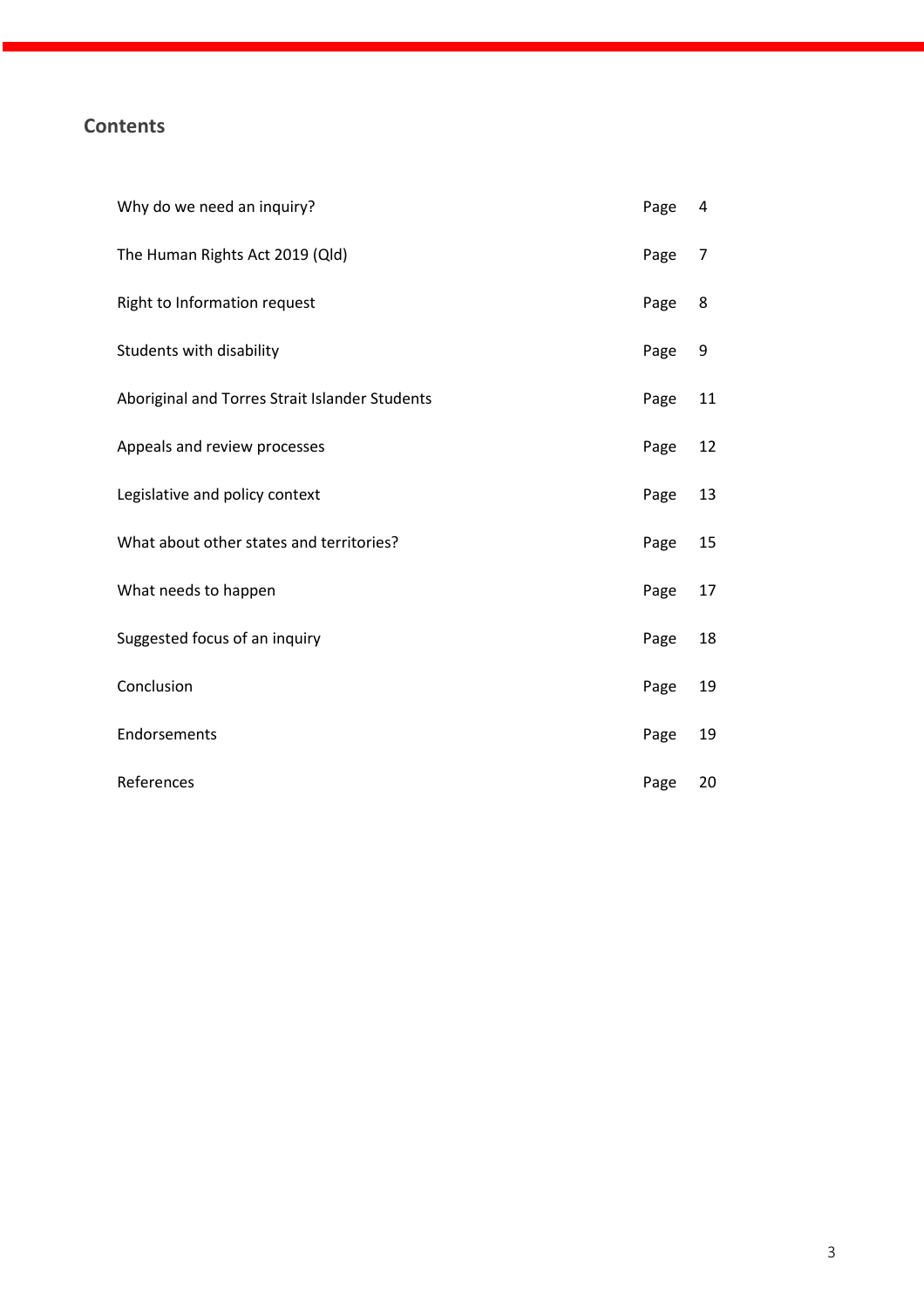## **Why do we need an inquiry?**

QAI and ATSILS are deeply concerned about the extent to which some students, including students with disability and Aboriginal and Torres Strait Islander students, are receiving formal School Disciplinary Absences (SDAs) in Queensland state schools. SDAs include suspension, exclusion and the cancellation of enrolment following instances of behaviour that a school deems to be unacceptable in accordance with their *Responsible Behaviour Plan for Students*.

Despite exclusions and suspensions purportedly being 'a last resort' measure<sup>1</sup> and the growing body of evidence supporting the use of effective behaviour management strategies to address challenging behaviour, QAI and ATSILS understand the following:

- 1. Since 2011, the total use of SDAs in Queensland has increased;<sup>2</sup>
- 2. Between 2015-2018, the total number of short-term suspensions, long-term suspensions, and exclusions in Queensland state schools increased with each year. Despite the number of school enrolments also increasing, the rise in SDAs does not necessarily correspond with the increase in school enrolments. As the Department states, 'the number of SDAs is not the number of students who received an SDA'; 3
- 3. There is considerable variability in the use of SDAs. Whilst some schools report zero or very few SDAs, some schools have very high numbers of SDAs. Some schools with consistent enrolment numbers have also seen an increase in the use of SDAs;<sup>4</sup>
- 4. Available data does not report the escalated use of short-term suspensions (which means that the use of repeated, or rolling, short-term suspensions is not captured or transparent);
- 5. Children residing in out-of-home care are four times more likely to experience SDAs than children not residing in out-of-home care;<sup>5</sup>
- 6. Between 2015-2019, students identifying as Indigenous received approximately one quarter of all recorded SDAs,<sup>6</sup> despite only representing 10.6% of all Queensland full-time state school enrolments in August  $2020$ ;<sup>7</sup>
- 7. The use of SDAs is much higher in secondary schools and is consistently higher for students with an EAP (Education Adjustment Program) recognised disability;<sup>8</sup>
- 8. The average use of SDAs among students with disability in Queensland has been consistently growing since  $2011;°$

<sup>4</sup> Department of Education and Training (August 2020), *School Disciplinary Absence by school, 2015-19*;

<sup>1</sup> Department of Children, Youth Justice and Multicultural Affairs (March 2016*) Practice Resource: School Disciplinary Absence; https://www.cyjma.qld.gov.au/resources/childsafety/practice-manual/practice-resource-sda.pdf*

<sup>2</sup> Deloitte Access Economics (February 2017) *Review of education for students with disability in Queensland state schools*, p104

<sup>3</sup> Department of Education and Training (August 2020), *School Disciplinary Absences by region 2015-19;* 

*https://qed.qld.gov.au/our-publications/reports/statistics/Documents/sda-by-region.pdf*

*https://www.data.qld.gov.au/dataset/school-disciplinary-absences*

<sup>5</sup> Department of Children, Youth Justice and Multicultural Affairs (March 2016*) Practice Resource: School Disciplinary Absence; https://www.cyjma.qld.gov.au/resources/childsafety/practice-manual/practice-resource-sda.pdf*

<sup>6</sup> Department of Education and Training (August 2020), *School Disciplinary Absence by student demographics, 2015-19*,

*https://qed.qld.gov.au/publications/reports/statistics/schooling/students*

<sup>7</sup> Department of Education and Training (November 2020) *State school enrolments, 2016-20; https://qed.qld.gov.au/ourpublications/reports/statistics/Documents/enrolments-summary.pdf*

<sup>8</sup> Deloitte Access Economics (February 2017) *Review of education for students with disability in Queensland state schools*, p103 9 Ibid, p104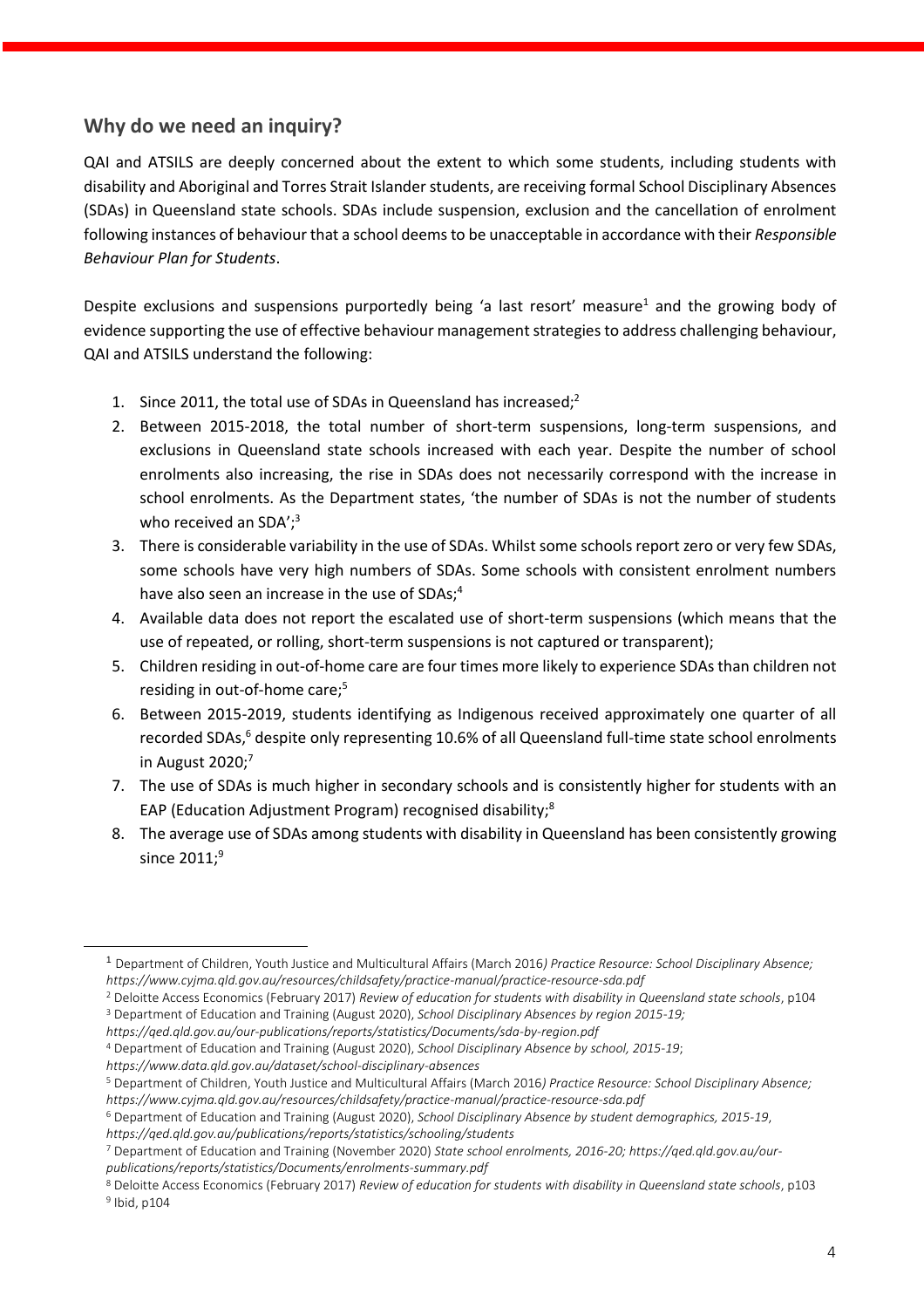We know that informal exclusions can progress to longer, more formal absences. An informal exclusion may occur when a teacher phones a student's parent and requests that they take their child home. As removing a child from school fails to address the underlying issue resulting in the behaviour of concern, these informal exclusions tend to happen again. Before long, the student receives a suspension, perhaps initially short-term and then long-term, and subsequently experiences more severe suspensions and exclusions over time.<sup>10</sup>

These figures, along with statistics obtained via a *Right to Information* request outlined below, show an unjustifiable use of SDAs beyond their intended purpose as an option of last resort, with the disproportionate rates of SDAs among students with disability and Aboriginal and Torres Strait Islander students a particular cause for concern. The overuse of SDAs carries both short and long-term implications for students and their families and raises significant human rights questions.

Under the *Human Rights Act 2019* (Qld), the Department of Education (the Department) has a legal obligation to uphold every child's right to access a primary and secondary education appropriate to their needs.<sup>11</sup> However, the figures suggest limitations on this right that are neither reasonable nor demonstrably justifiable. Indeed in some instances, they indicate an outright denial of this critical human right.

While SDAs may be appropriate in very limited circumstances, they are being used more frequently than is required.<sup>12</sup> It might be assumed that the number of SDAs reflects the prevalence of challenging behaviour within a school, however there are numerous reasons why SDAs are used, many of which do not directly correlate to the behaviour of the student concerned.<sup>13</sup> For example, SDAs may be used as a 'warning' to other students or used as a way of removing non-compliant students during inspections by accreditation authorities.<sup>14</sup> In these situations, the limitation on a child's right to education is neither necessary nor proportionate.

The figures are not simply a reflection of student behaviour. They reflect a range of systemic issues that culminate in high numbers of school disciplinary absences, such as the inability to seek a review of a suspension of up to ten school days, and the difficulties that some students with disability experience trying to get reasonable adjustments at school.

The consequences of inappropriate and excessive recourse to SDAs are profound. Students removed from educational settings through SDAs are denied access to fundamental educational materials, learning opportunities and critical chances for relationship building and skill development. Students do not always receive work to complete at home or appropriate support to continue their education.<sup>15</sup> They report feeling anxious, humiliated, and isolated from their peers, all of which then impacts their ability to successfully reintegrate back into school following their absence. Sometimes students are prevented from re-enrolling at a school following an exclusion. Attempts to enrol in other educational institutions can be futile due gatekeeping practices of some school principals, leaving the student faced with either Special Education or

<sup>10</sup> Graham et al. (2020). *Inquiry into Suspension, Exclusion and Expulsion Processes in South Australian government schools: Final Report*. The Centre for Inclusive Education, QUT: Brisbane, QLD

<sup>11</sup> *Human Rights Act 2019* (Qld), s 36(1)

<sup>12</sup> Graham, L. (2020) *Questioning the impacts of legislative change on the use of exclusionary discipline in the context of broader system reforms; a Queensland case study*; International Journal of Inclusive Education, 24:14, 1473-1493

 $13$  Ibid

<sup>14</sup> Parsons (2018) cited in Graham, L. (2020) *Questioning the impacts of legislative change on the use of exclusionary discipline in the context of broader system reforms; a Queensland case study*; International Journal of Inclusive Education, 24:14, 1473-1493 <sup>15</sup> Quin, D., & Hemphill, S. A. (2014). Students' experiences of school suspension. *Health Promotion Journal of Australia*, 25(1), 52-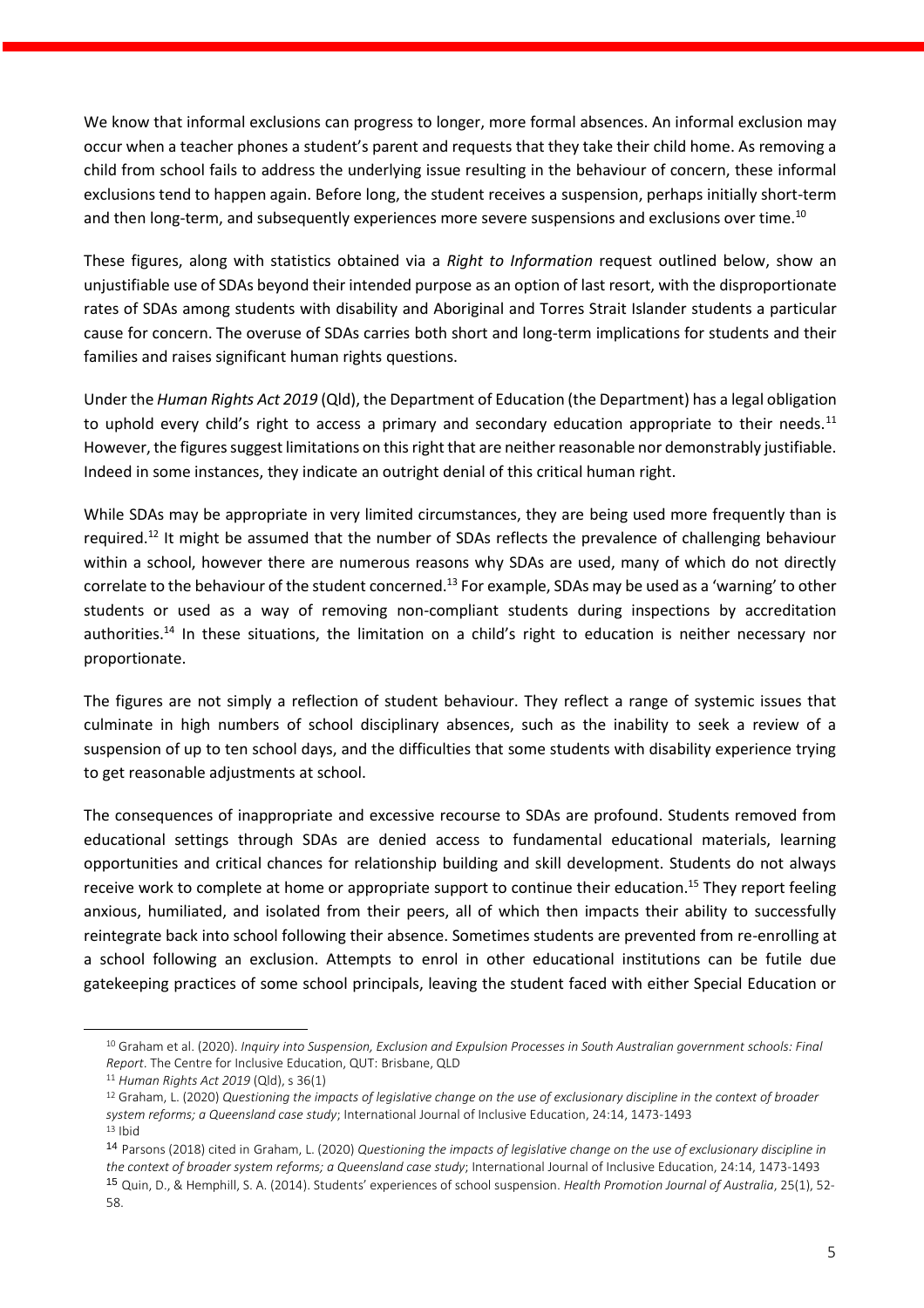home schooling and thus reinforcing the segregated model that inclusive education policies are seeking to overcome. This is particularly problematic for students in rural or remote parts of Queensland, where there are limited or no other schools in which to enrol.

Immediate consequences for parents can also be significant, with many reporting elevated levels of psychological distress as well as financial hardship and risks to the sustainability of their employment. This occurs due to being unable to attend work and/or being forced to take leave whilst tending to their children unexpectedly. These risks are especially high for low-income or single-parent families with limited supports.

Anecdotally, there are instances where families are forced to uproot and move to a different regional centre to find better schooling for a child who is repeatedly treated unfairly and whose education is highly disrupted by the misuse of SDAs. This can have a significant impact on a single parent who has to find alternative employment and housing in a new location in order to move the child to another school. This also impacts the siblings of the affected child who must also leave their established schooling to move to the new location and new school.

The inappropriate use of SDAs has widespread consequences and can result in a loss of more positive measures. For example, other students are taught to segregate themselves from peers who exhibit challenging behaviour, rather than show understanding, empathy, and compassion for people whose behaviour is likely trying to communicate an unmet need. The long-term impacts of SDAs can also be severe. Research has demonstrated that students who have received SDAs can go on to experience poorer mental health, prolonged unemployment, increased stigma and feelings of rejection, increased likelihood of becoming involved in crime and an increased risk of homelessness.<sup>16</sup>

QAI and ATSILS note the lack of publicly available data on SDA rates for students with disability and Aboriginal and Torres Strait Islander students with disability. Despite a recommendation that the Department collate disaggregated data on the use of SDAs for students with and without disability<sup>17</sup>, this data is not published and we are concerned that such nuances are failing to be captured by the Department in their regular reporting processes.

The lack of transparency and oversight of SDA decision-making and inadequate review and appeals processes give further cause for concern. Indeed, the manner in which SDAs are imposed without input from a student fails to take into account the best interests of the child and thus fails to afford basic procedural fairness as is required by the Convention on the Rights of the Child (CRC). The CRC states that in all actions concerning children undertaken by administrative authorities, "the best interests of the child shall be a primary consideration."<sup>18</sup> This standard has been adopted by the international community because children differ from adults in their physical and psychological development, and in their emotional and educational needs.

Without sophisticated data that accurately captures key demographic information, effective policies that successfully reduce the prevalence of SDAs will remain elusive. Whilst recent investment in Positive Behavioural Intervention Supports (PBIS) by the Department is welcome and may result in a decrease in overall numbers of SDAs in Queensland state schools, it alone will not address the overrepresentation of

<sup>16</sup> Graham, L. (2020) *Questioning the impacts of legislative change on the use of exclusionary discipline in the context of broader system reforms; a Queensland case study*; International Journal of Inclusive Education, 24:14, 1473-1493

<sup>17</sup> Deloitte Access Economics (February 2017) *Review of education for students with disability in Queensland state schools*, p107 18 Convention on the Rights of the Child, Article 3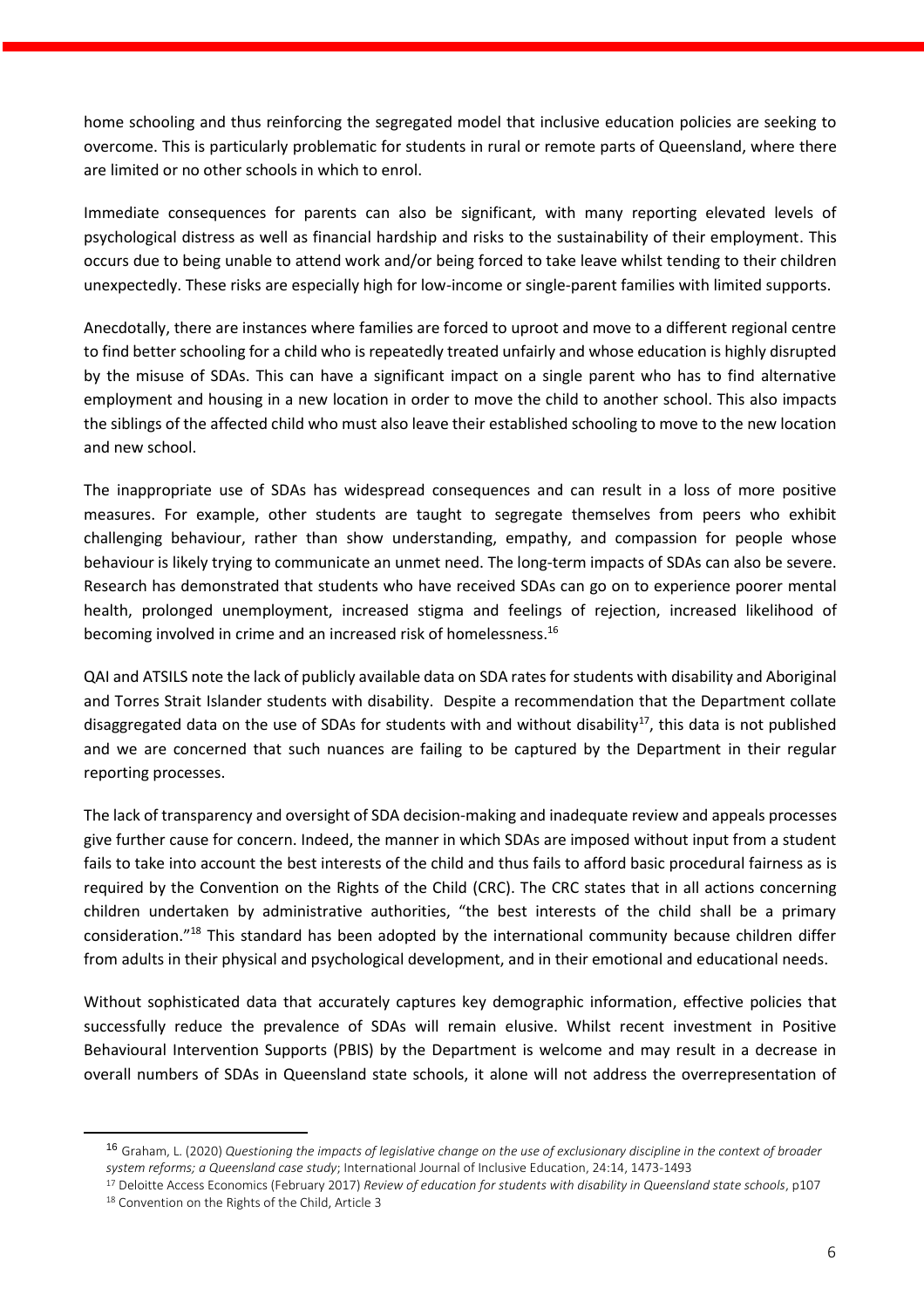students with a background of disadvantage in those statistics.<sup>19</sup> That is, the disproportionate rate at which some students, including students with disability and Aboriginal and Torres Strait Islander students, are receiving school disciplinary absences compared to their peers.

We need alternative, evidenced-based solutions to discipline that will successfully reduce behaviours of concern, whilst keeping students safe and engaged at school. We know that when school disciplinary absences are used sparingly alongside supportive interventions, there are better outcomes for students, families, and teachers.

QAI and ATSILS therefore call upon the Queensland Human Rights Commissioner to conduct an inquiry into the use of SDAs in Queensland state schools and to consider the disproportionate rates of SDAs given to students with disability and Aboriginal and Torres Strait Islander students.

# *The Human Rights Act 2019* **(Qld)**

Decisions to suspend, exclude and cancel the enrolment of students are made by schools using powers contained in the *Education (General Provisions) Act 2006* (Qld). Under the *Human Rights Act 2019 (*Qld) (HRA) however, the Department has an obligation as a public entity to uphold every child's right to access a primary and secondary education appropriate to their needs.<sup>20</sup> This is in addition to the obligation to protect other human rights also engaged through the use of SDAs, such as the right to equality and recognition before the law<sup>21</sup> and the right to protection from torture and cruel, inhuman or degrading treatment.<sup>22</sup>

Public entities must not act or make a decision in a way that is not compatible with human rights<sup>23</sup>, or in making a decision, fail to give proper consideration to a human right relevant to the decision.<sup>24</sup> To do so, except for in limited circumstances, renders the act or decision unlawful. To give proper consideration to a human right when making a decision, this includes (but is not limited to) identifying the human rights that may be affected by the decision<sup>25</sup> and considering whether the decision would be compatible with human rights.<sup>26</sup>

Further, section 12 of the HRA clarifies that these rights are in addition to rights and freedoms included in other laws, including common law, Commonwealth laws and international laws and treaties. For example, the Convention on the Rights of the Child (CRC) and the Convention on the Rights of Persons with Disabilities (CRPD) which are both relevant to the Department's obligations under the HRA and therefore its decisionmaking regarding the use of SDAs.

QAI and ATSILS consider that the inequitable utilisation of SDAs for students with disability and Aboriginal and Torres Strait Islander students constitutes a breach of the Department's varying legal obligations and considerations under state, Commonwealth and international law. For example, inappropriate recourse to

<sup>19</sup> Graham, L. J., Killingly, C., Laurens, K. R., & Sweller, N. (2022). Overrepresentation of Indigenous students in school suspension, exclusion, and enrolment cancellation in Queensland: is there a case for systemic inclusive school reform?. *The Australian Educational Researcher*, 1-35.

<sup>20</sup> *Human Rights Act 2019* (Qld), s 36(1)

<sup>21</sup> *Human Rights Act 2019* (Qld), s 15.

<sup>22</sup> Ibid, s 17

<sup>23</sup> *Human Rights Act 2019* (Qld), s 58(1)(a)

<sup>24</sup> *Human Rights Act 2019* (Qld), s 58(1)(b)

<sup>25</sup> *Human Rights Act 2019* (Qld), s 58(5)(a)

<sup>26</sup> *Human Rights Act 2019* (Qld), s 58(5)(b)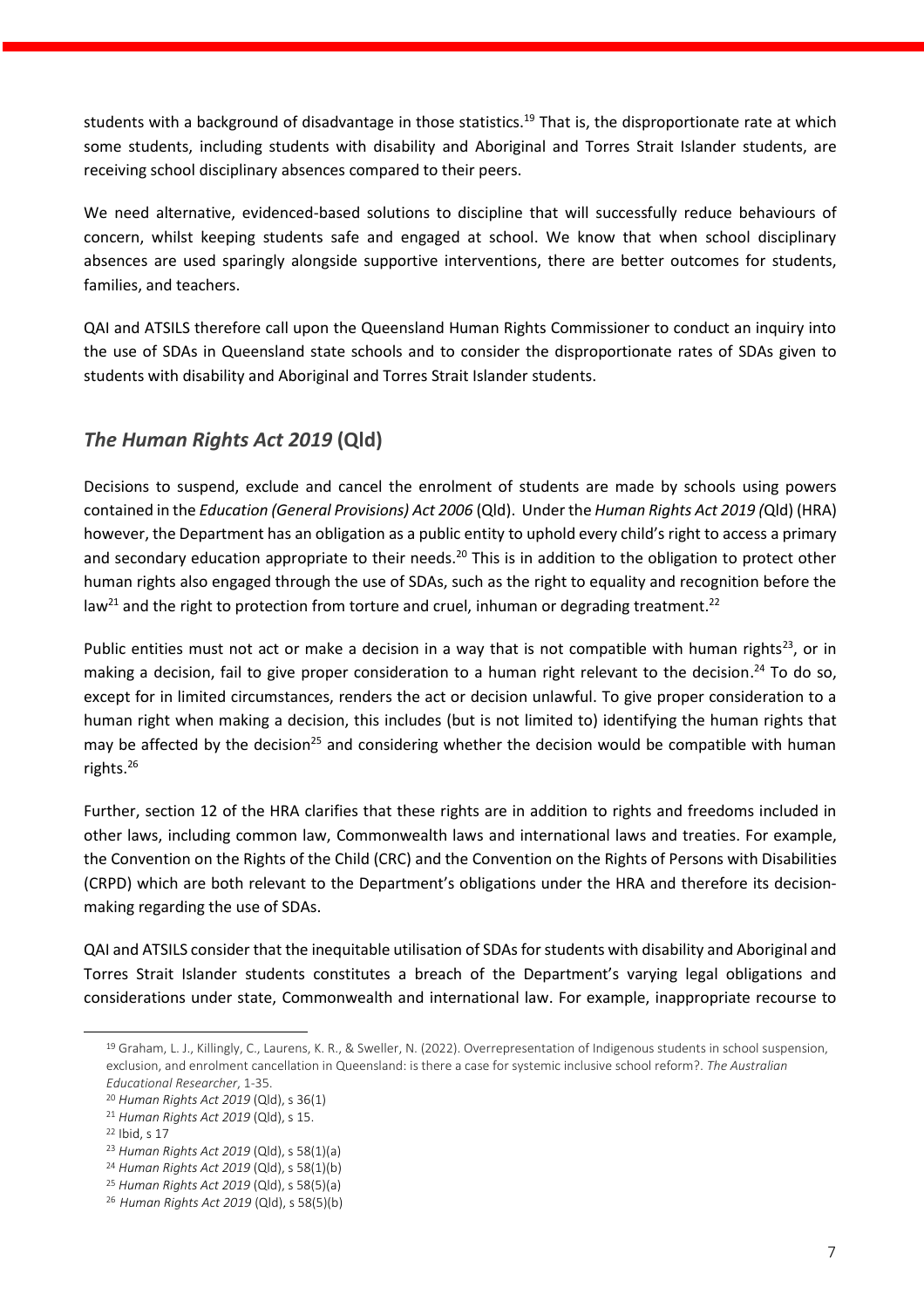SDAs in situations where alternative, less restrictive and more effective behaviour management strategies are available is arguably in breach of the *Anti-Discrimination Act 1991* (Qld) which makes it unlawful to discriminate against a person because of behaviour that is a characteristic of their impairment.<sup>27</sup> Similarly, such practices contravene the CRPD and its commitment to upholding the inherent dignity and fundamental worth of all persons with disabilities.

Despite discretionary powers for school principals to issue SDAs under the *Education (General Provisions) Act 2006* (Qld), the Department retains an obligation to ensure the exercise of this discretion does not occur in a way that unlawfully breaches human rights. Effectively monitoring the use of SDAs among vulnerable students and addressing the myriad consequences that result from their use undeniably falls within this responsibility.

## **Right to Information request**

Through a *Right to Information* request, data was sought on the overall numbers of short-term suspensions, long-term suspensions, exclusions, and cancellations of enrolment given to the following Queensland state school students between 2016 and 2020:

- Students with disability registered with the Nationally Consistent Collection of Data on School Students with Disability (NCCD);<sup>28</sup>
- Students with disability registered with the Nationally Consistent Collection of Data on School Students with Disability (NCCD) who identify as Aboriginal and/or Torres Strait Islander;
- Students with an Education Adjustment Program (EAP) verified disability;<sup>29</sup>
- Students with an Education Adjustment Program (EAP) verified disability who identify as Aboriginal and/or Torres Strait Islander;
- Students in receipt of an Individual Curriculum Plan;<sup>30</sup>
- Students in receipt of an Individual Curriculum Plan who identify as Aboriginal and/or Torres Strait Islander.

Concerningly, yet consistently with our organisational and anecdotal experience, the resulting data documents some alarming trends, including the following:

• Despite the number of students registered with the NCCD constituting on average, approximately 17% of all Queensland school enrolments (including government and non-government funded schools) between 2016-2020<sup>31</sup>, Queensland state **school students registered with the NCCD received between 46%-48% of all short-term suspensions and 41%-47% of all long-term suspensions between 2016 and 2020**.

<sup>27</sup> *Anti-Discrimination Act 1991* (Qld), s 7(h) and s 8(a)

<sup>28</sup> That is, students who have an impairment as defined under the *Disability Discrimination Act 1992 and* where the functional impact of the student's disability results in the school actively addressing their individual education needs by providing reasonable adjustments for a minimum of 10 weeks of school education in the 12 months preceding the NCCD.

<sup>&</sup>lt;sup>29</sup> That is, students with disability who require significant education adjustments related to the specific impairment areas of Autism Spectrum Disorder, Hearing Impairment, Intellectual Disability, Physical Impairment, Speech-Language Impairment, and Vision Impairment.

<sup>&</sup>lt;sup>30</sup> That is, students who are identified as requiring a different year-level curriculum in some or all learning areas and/or subjects.

<sup>31</sup> https://acara.edu.au/reporting/national-report-on-schooling-in-australia/national-report-on-schooling-in-australia-dataportal/school-students-with-disability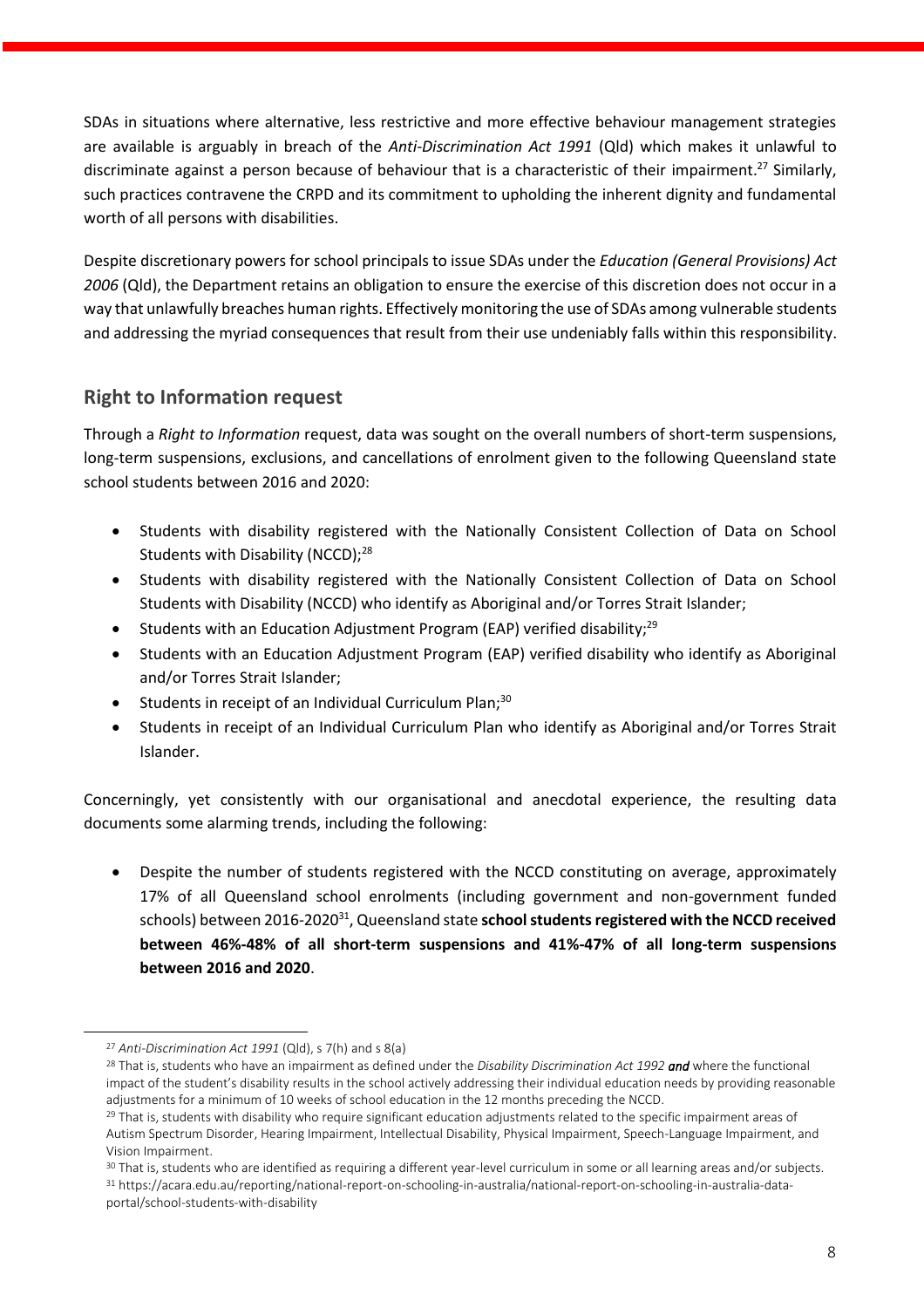- The number of students with an EAP verified disability constitute on average, approximately 5.5% of all Queensland state school enrolments $^{32}$ . However the statistics showed that Queensland state school students with an EAP verified disability were overrepresented in school disciplinary absence statistics between 2016 and 2020:
	- o Receiving between 14.6%-15% of all short-term suspensions between 2016 and 2020;
	- o Receiving between 11.6%-13.7% of all long-term suspensions between 2016 and 2020;
	- o Receiving between 9.4%-11.5% of all exclusions between 2016 and 2020.

Statistics were also requested with respect to the number of students who received more than one shortterm suspension within a school year. The data revealed that students identifying as Aboriginal and Torres Strait Islander are disproportionately receiving more than one short-term suspension, constituting on average, 25.5% of the students receiving more than one short-term suspension, despite only constituting approximately 10% of all Queensland state school enrolments.

These statistics raise a number of questions. For example, why do SDAs continue to be used when their effectiveness at reducing 'behaviours of concern' is known to be poor, with damaging consequences for the students and families involved? Further, does the high number of students with disability receiving shortterm suspensions reflect a lack of procedural safeguards around this particular type of school disciplinary absence? Decisions to issue a short-term suspension cannot be reviewed and there is no requirement to seek permission from the regional office when the same student receives more than one short-term suspension in any given period of time. Short-term suspensions can therefore be issued frequently and without independent oversight.

While these statistics give cause for alarm, they alone provide an incomplete picture. For example, the percentage of Queensland state school students who are registered with the NCCD *and* who identify as Aboriginal and/or Torres Strait Islander is not publicly available. Similarly, the number of Queensland state school students in receipt of an Individual Curriculum Plan, or the number of students in receipt of an Individual Curriculum Plan who identify as Aboriginal and/or Torres Strait Islander is also unknown.

The lack of nuanced data has been highlighted as problem by the Disability Royal Commission's Chair, Ronald Sackville, who commented:

*"There is limited data available to inform policy making. For example, there is limited data on suspensions and exclusions, part-time attendance of students with disability and the use of restrictive practices in schools. It is difficult to address and rectify a problem if we do not fully understand its nature and extent"<sup>33</sup>*

## **Students with disability**

QAI and ATSILS consider that the prevalence of SDAs among students with disability typically reflects the culture of an individual school and the extent to which it values and promotes the principles of inclusive education. Whilst some schools provide exemplary support to students with disability, others appear to reject the values of inclusion and operate practices that are discriminatory towards students with disability. For

<sup>&</sup>lt;sup>32</sup> Data obtained from p59 from Annual report 2019-20, compared to total number of enrolments as cited above

<sup>33</sup> Royal Commission. (2020). Chair Closing Address - Public hearing 7, Brisbane;

https://disability.royalcommission.gov.au/publications/chair-closing-address-public-hearing-7-brisbane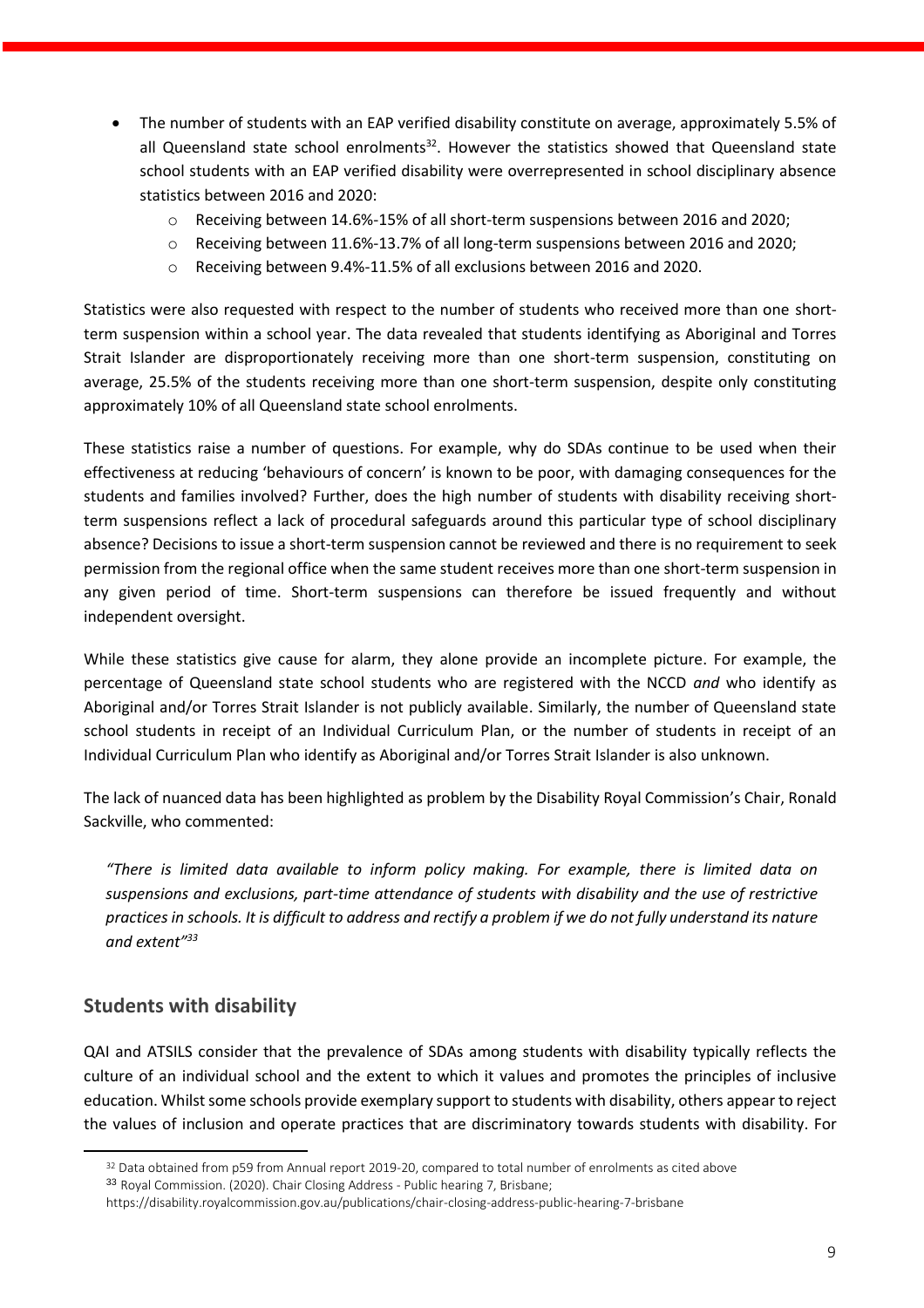example, unreasonably denying requests for reasonable adjustments that would ensure students with disability can access education on the same basis as others. The absence of reasonable adjustments for many students with disability, particularly students with autism and/or attention deficit hyperactivity disorder (ADHD) can lead to escalations in behaviour that would otherwise be avoided if reasonable adjustments appropriate to their needs were in place. An absence of trained staff skilled in behaviour management techniques can then lead to further escalations in the child's behaviour, resulting in disciplinary measures such as a suspension or exclusion and/or the use of restrictive practices, further entrenching the child's segregation within the school community.

This was a key finding of the 2019 South Australian inquiry into suspensions, exclusions, and expulsions, which found that exclusions were being used for students with disability who were not provided reasonable adjustments necessary to prevent incidents that then led to the use of SDAs. $^{34}$ 

Even when reasonable adjustments are provided, the allocation of resources can fail to provide what is needed for a student with a disability. Money might collectively be spent on equipment or additional teacher aide hours, however the individual support needs of the student can remain unaddressed.

All of this is occurring despite overwhelming evidence as to the ineffectiveness of SDAs in reducing behaviours of concern. Graham highlights the fundamentally flawed assumption upon which SDAs are based – that is, that challenging behaviour is a conscious choice enacted by individuals who can self-regulate their emotions.<sup>35</sup> By punishing students who exhibit challenging behaviours, it is presumed that SDAs will act as a deterrent and change the student's decision-making prior to 'choosing' their behaviour in future. However, this grossly misconstrues the nature of 'challenging behaviour', which is often a reflex communication strategy for an individual with communication difficulties in situations of heightened distress. It can also be a manifestation of a person's disability.

#### *Case study*

*Andy\* is a young man in high school who had been permanently excluded from his school following an incident. Andy and his mother felt that the incident occurred as a result of a disruption in his daily routine and lack of preparation around the changes. These are known triggers for Andy due to his disability – intellectual impairment and Autism Spectrum Disorder. Andy's mother approached QAI's Education Advocacy Service (EAS) for assistance to appeal the exclusion decision. The EAS Advocate assisted in drafting the appeal letter and drafting a response to the Principal's subsequent reply. The Principal's decision was amended to an exclusion from the school for a period of four (4) months. Unfortunately, when the exclusion period had ended, Andy was not able to easily re-enroll at the school. Andy's mother contacted the EAS after several weeks of communicating with the Regional Case Manager about Andy's education moving forward. Approximately 23 hours of work over four weeks was required by the EAS Advocate to liaise with the Autism Hub and the Assistant Regional Director to negotiate Andy's enrollment and supports. Unfortunately, Andy was not able to be supported to return to the previous school, despite wanting to return, and at short notice was required to transition to a new high school. \*Name has been changed to protect confidentiality*

<sup>34</sup> Graham et al. (2020). *Inquiry into Suspension, Exclusion and Expulsion Processes in South Australian government schools: Final Report*. The Centre for Inclusive Education, QUT: Brisbane, QLD, p362 – Finding 5.1

<sup>35</sup> Graham, L. (2020) *Questioning the impacts of legislative change on the use of exclusionary discipline in the context of broader system reforms; a Queensland case study*; International Journal of Inclusive Education, 24:14, 1473-1493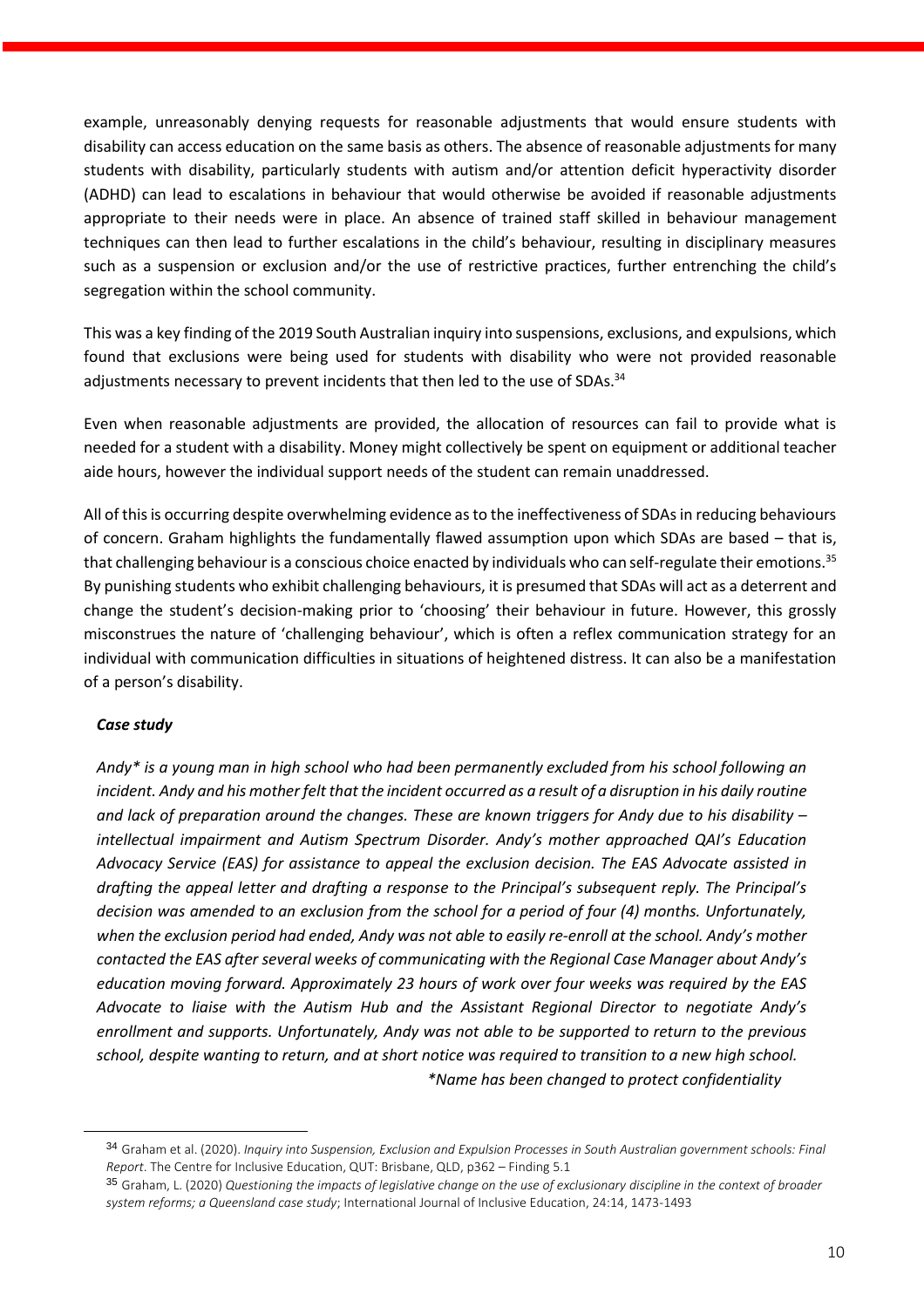# **Aboriginal and Torres Strait Islander Students**

Despite limited publicly available data on the use of SDAs in Queensland state schools, statistics released by the Department of Education consistently show that students identifying as Aboriginal and/or Torres Strait Islander, irrespective of whether they identify as having a disability, are overrepresented in school disciplinary absence statistics.<sup>36</sup> While constituting approximately only 10% of all Queensland state school enrolments, Aboriginal and Torres Strait Islander students received between:

- 23%-25% of all short-term suspensions between 2016 and 2020;
- 25%-27.3% of all long-term suspensions between 2016 and 2020;
- 23%-30% of all exclusions between 2016 and 2020;
- 21.6%-30% of all cancelled enrolments between 2016 and 2020.

Publicly available data also shows that suspension rates increased between 2013-2019 and that the rate of increase was significantly faster for Indigenous students. These statistics echo similar findings from recent research published by QUT's *Centre for Inclusive Education* (C4IE), which found that Indigenous students in Queensland have a one-in-three chance of being suspended, receiving 350.8 suspensions per 1000 compared to 110.9 suspensions per 1000 for non-Indigenous students, although it is probable that some of these incidents reflect repeated suspensions for the same students. <sup>37</sup> The research also found that suspensions peaked for Indigenous students in year 8, whilst suspensions peaked in year 9 for non-Indigenous students. A possible explanation for this could be that Indigenous students who receive SDAs are likely to have been permanently excluded from formal education by the time they reach year 9, compared to their non-Indigenous counterparts who remain in school.

A number of Aboriginal and Torres Strait Islander students also have a disability however, intersectional disadvantage often goes unrecognised for Aboriginal and Torres Strait Islander students. For example, an Aboriginal student may have a developmental language disorder but it remains undiagnosed for many years because English is a second or third language.

Similarly, the unique and complex learning needs of children with fetal alcohol spectrum disorder (FASD) also tend to be under recognised. Whilst there is a lack of data on the prevalence of FASD across Australia, some studies have shown very high levels of FASD in some communities<sup>38</sup> and yet the Department of Education does not currently record whether a student has a diagnosis of FASD. A lack of appropriate support for students with FASD is likely to lead to behaviour that results in the use of SDAs. Without knowing the true prevalence of FASD in Queensland state schools, how can the Department ensure tailored, evidenced-based interventions are provided to students who need it the most?

The intersectional disadvantage experienced by Aboriginal and Torres Strait Islander students with disability who live in residential care should also be recognised. The additional challenges facing these students, such as the intergenerational impacts of colonisation and the ramifications of an unstable home environment,

<sup>36</sup> School disciplinary absences by student demographics,

https://qed.qld.gov.au/publications/reports/statistics/schooling/students

<sup>37</sup> Graham, L., Killingly, C., Laurens, K. R., & Sweller, N. (2021). Suspensions and expulsions could set our most vulnerable kids on a path to school drop-out, drug use and crime. *The Conversation*.

<sup>38</sup> E.g. Fitzpatrick JP, Latimer J, Olson HC et al. Prevalence and profile of neurodevelopment and fetal alcohol Spectrum disorder (FASD) amongst Australian aboriginal children living in remote communities. Res Dev Disabil 2017;65:114–26.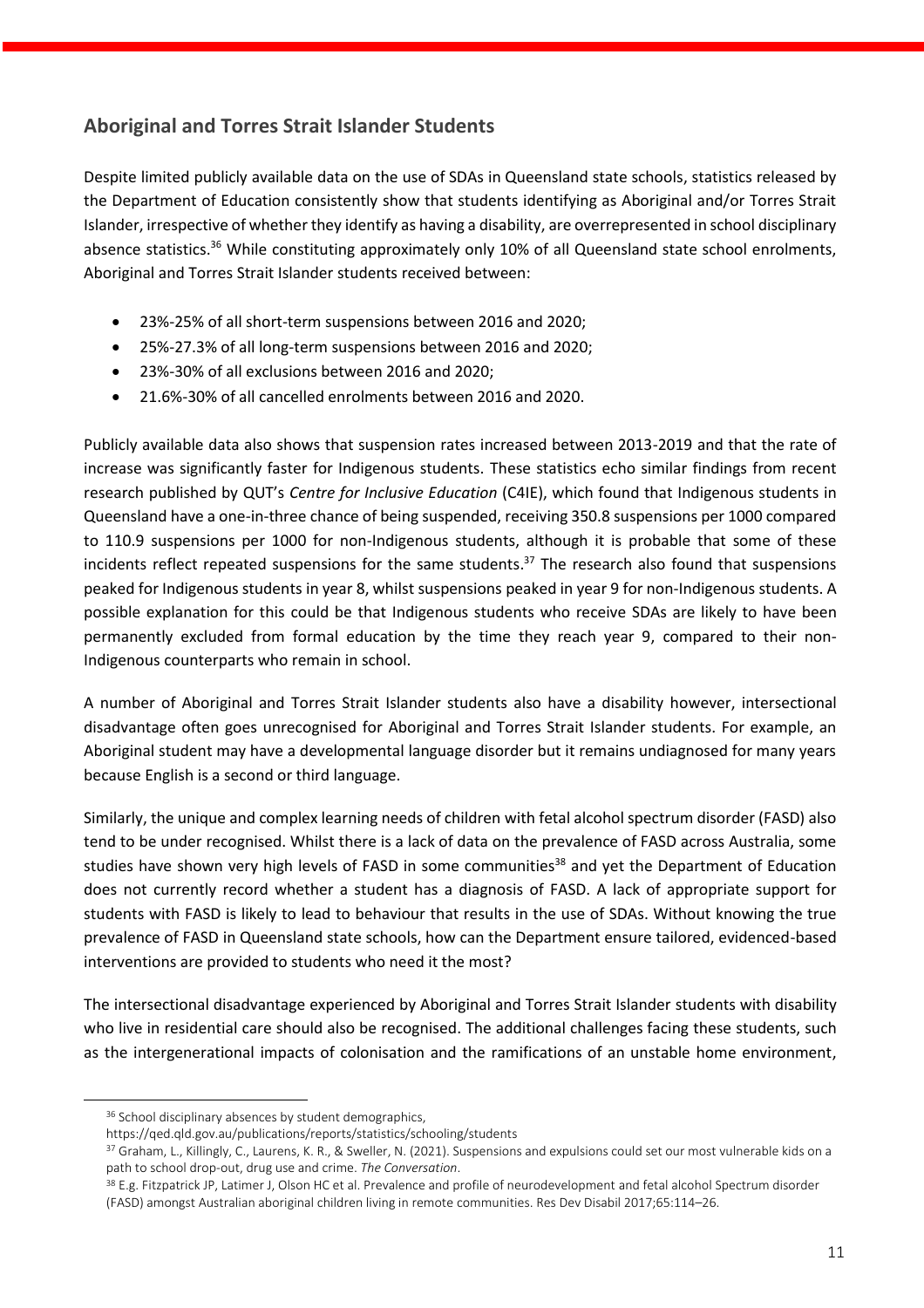must be understood. This is particularly vital given the now well-established link between educational outcomes and success in later life, with education being 'one of the most powerful tools by which economically and socially marginalised children and adults can lift themselves out of poverty and participate fully in society.<sup>39</sup>

Considered collectively, the data available suggests that students with backgrounds of disadvantage, be it in relation to their disability status, cultural heritage, or involvement with the child protection system, are disproportionately receiving school disciplinary absences in Queensland state schools. That is, they are being suspended, excluded, and removed from educational settings at inequitable rates compared to their peers.

### **Appeals and review processes**

QAI and ATSILS are also aware of inconsistencies and inadequacies with the Department's current review and appeals processes regarding decisions to suspend, exclude or cancel a student's enrolment. For example, short-term suspensions (suspensions of up to 10 school days) are unable to be reviewed or appealed at all, with the only review option a complaint utilising the Department's Customer Complaints Process.<sup>40</sup> There is no avenue of external appeal from the decision in response to the complaint. This lack of administrative oversight applies even if a school gives repeated short-term suspensions to the same student. QAI supported one student who was suspended more than eight times in a year, for up to ten days per suspension. Shortterm suspensions can only be the subject of a complaint. In QAI's experience, complaints are often met with lengthy delays and a reluctance to engage directly with students and their parents to resolve the matter. There are also concerns about the independence of the internal complaints process, with complaints having been referred by the Regional Office back to the original decision-maker for determination in practice, rather than to an independent decision-maker, despite this not being permitted by the legislation.<sup>41</sup>

Further, an internal review of a long-term suspension or exclusion decision can take up to 40 school days to complete,<sup>42</sup> during which time the student may not be accessing any education.<sup>43</sup> Permanent exclusions can be reviewed initially and then annually;<sup>44</sup> yet a refusal-to-enrol decision can be reviewed externally by Queensland's Civil and Administrative Tribunal (QCAT) following an unsatisfactory internal review and the issuance of a 'RTE-11:Notice - Outcome of a review of a decision re refusal to enrol'.<sup>45</sup> There is a right to external review at QCAT for a 'review of the review decision', <sup>46</sup> or from a decision to exclude a student from all state schools.<sup>47</sup> However this right is not acknowledged or referenced in any other resource provided by the Department in relation to review and appeals processes, which instead cite the Queensland Human Rights

<sup>39</sup> United Nations Educational, Scientific and Cultural Organisation; 'Right to education'; https://en.unesco.org/themes/right-toeducation

<sup>40</sup> *Education (General Provisions) Act 2006* (Qld), ss 281, 283; Department of Education (January 2021);

https://behaviour.education.qld.gov.au/procedures-guidelines-and-forms/disciplinary-consequences/appeals <sup>41</sup> *Education (General Provisions) Act 2006* (Qld), s 313, 392.

<sup>42</sup> *Education (General Provisions) Act 2006* (Qld) ss 313, 392; Department of Education (January 2021);

https://behaviour.education.qld.gov.au/procedures-guidelines-and-forms/disciplinary-consequences/appeals.

<sup>43</sup> This is what QAI has observed in practice, even in circumstances where a student is suspended pending a decision about exclusion – see s 301 *Education (General Provisions) Act 2006* (Qld).

<sup>44</sup> *Education (General Provisions) Act 2006* (Qld), ss 312, 315; Department of Education (January 2021);

https://behaviour.education.qld.gov.au/procedures-guidelines-and-forms/disciplinary-consequences/appeals

<sup>45</sup> Department of Education; https://behaviour.education.qld.gov.au/procedures-guidelines-forms/disciplinary-

consequences/Documents/reviews-against-refusal-of-enrolment-decision.pdf

<sup>46</sup> *Education (General Provisions) Act 2006* (Qld), s 394.

<sup>47</sup> *Education (General Provisions) Act 2006* (Qld), s 402.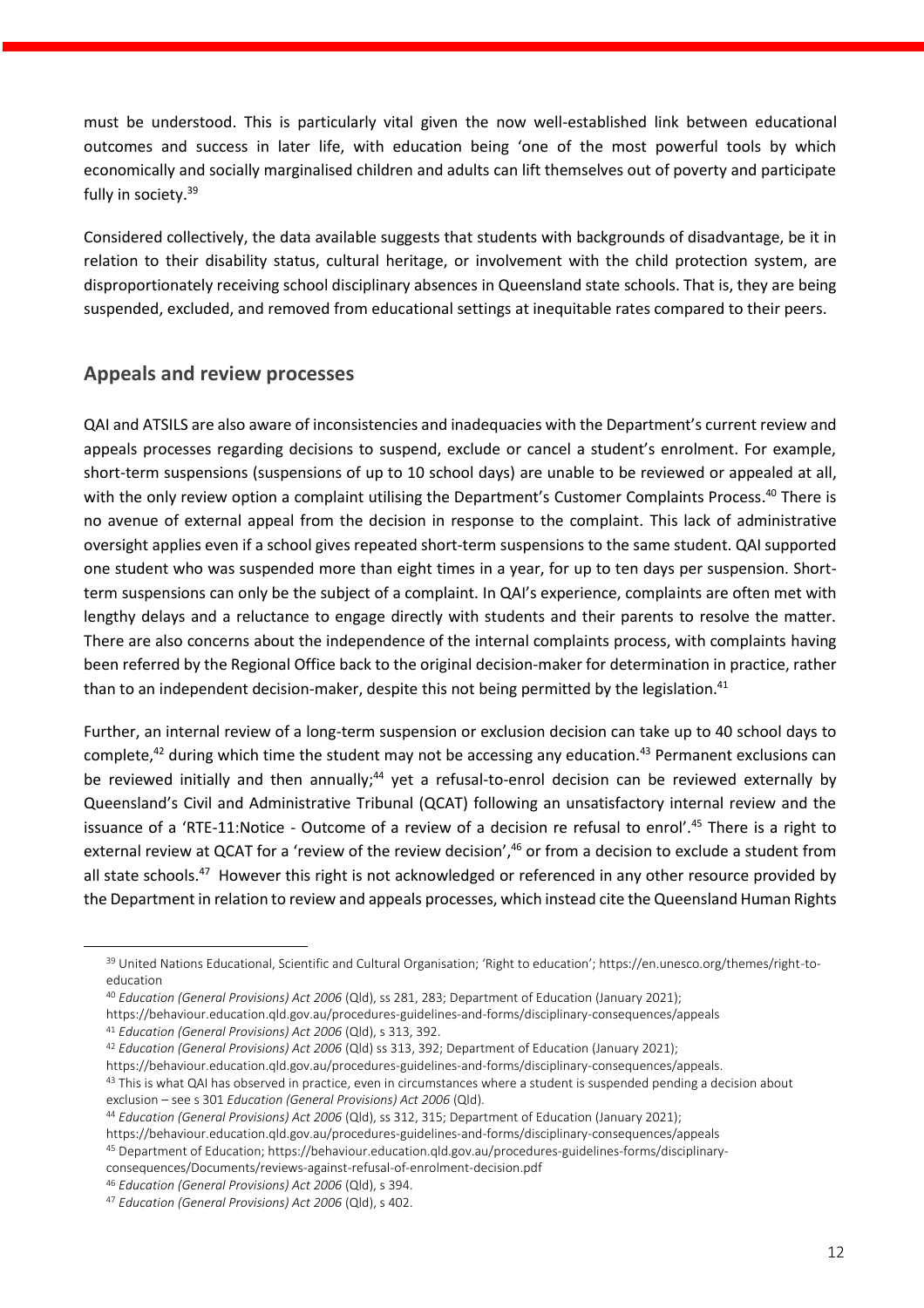Commission and Queensland Ombudsman as the appropriate external bodies to review unsatisfactory internal review decisions. This is concerning as many parents and students will not have obtained or have access to legal advice and will therefore not be aware of this right to external review.

Lengthy, complex, and cumbersome review processes exacerbate the harm caused by the disproportionate use of SDAs on students with backgrounds of disadvantage. Such practices raise concern regarding due process and the transparency and accountability of decision-making within the Department. They bring into question key issues of procedural fairness which must remain at the very core of government decisionmaking. The subsequent anguish felt by students and their parents leads to mounting frustration, communication breakdown and can irreparably damage vital partnerships between students, parents, and schools.

#### *Case study*

*Belinda\* is a primary school student with ASD Level 3, ADHD, language disorder and significant sensory processing issues who was permanently excluded from her school following repeat suspensions (six in total), commencing when she was eight (8) years old. Belinda was thriving in a mainstream school with support from the Special Education Unit, until a change of key staff in that Unit significantly altered the inclusivity of the school, and her educational experience. While Belinda had been accustomed to an inclusive and disability-aware schooling environment, the new Head of Special Education failed to provide reasonable adjustments in circumstances that led to an escalation of behaviour. This ultimately led to disciplinary action by the School, including six (6) suspensions, the application of Restrictive Practices (Belinda was locked in a sensory room on several occasions and placed in a segregated space during school hours). Following her exclusion, Belinda experienced a sustained period where she received no educational materials or support, which her mother sought to enrol her in another school. Belinda attended a total of 38 days of school in the 2020 school year.*

 *\*Name has been changed to protect confidentiality* 

## **Legislative and policy context**

Legislative changes introduced in 2014 have had a lasting effect on the use of SDAs on disadvantaged students in Queensland. Amendments in the *Education (Strengthening Discipline in State Schools) Amendment Act 2013* (Qld) dramatically increased the discretionary powers of school principals with regards to SDAs and extended the length of short-term (and therefore non-reviewable) suspensions from 5 to 10 days. This purportedly happened at the request of school principals yet occurred despite a reported decline in the use of suspensions in the three-year period immediately preceding it.<sup>48</sup> Despite intentions that increasing the discretionary power of principals responding to behaviours of concern would result in a *reduction* in the number of SDAs, the available evidence suggests that the opposite has occurred.<sup>49</sup>

Increased discretionary power of school principals and the subsequent inconsistencies in their decisionmaking has made it extremely difficult for students and their families to know what to expect. This is exacerbated further by inconsistencies in the approaches taken by regional offices throughout Queensland

<sup>48</sup> Graham, L. (2020) *Questioning the impacts of legislative change on the use of exclusionary discipline in the context of broader system reforms; a Queensland case study*; International Journal of Inclusive Education, 24:14, 1473-1493 <sup>49</sup> Ibid, p1480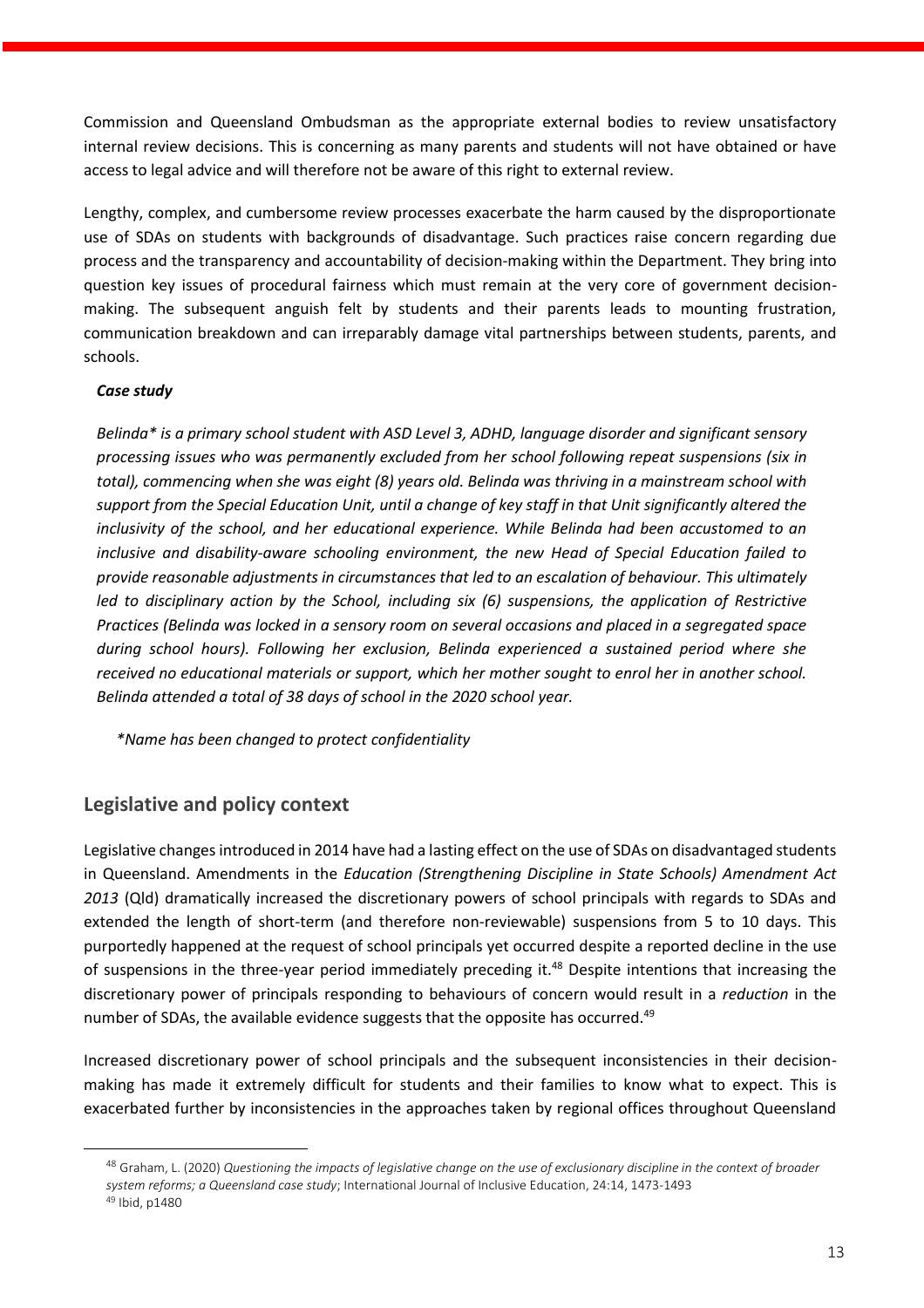with respect to the level of support provided (or lack thereof) to students who have been excluded or suspended from school. For example, some regional offices provide case management support to students who have had their enrolment cancelled, whereas others do not. Students in these districts can become lost in the system without anyone supporting them to enrol in an alternative school. For students with disability, this can be an almost impossible task due to gatekeeping practices of some school principals and the prejudicial content of incident reports on One School.

Whilst the *Human Rights Act 2019* (Qld) provides an important legislative safeguard, it does not apply to private schools and its complaints process can be challenging for people to navigate. Additional legislative protections are therefore required to ensure vulnerable students do not continue to disproportionately receive SDAs. For example, complaints about the conduct of Departmental staff should be heard and managed by an independent body. Students with disability who receive an SDA should be routinely referred to an individual advocate and processes should afford the student opportunity to explain what has occurred. Further, an integration plan must be established following an SDA. Administrative safeguards prior to the issuance of an SDA are also necessary. For example, in South Australia, authorisation from the Chief Executive is required if a student is suspended more than four times within a school year.<sup>50</sup> Adoption of similar safeguards in Queensland would provide increased accountability for decisions that ultimately have a significant impact on the trajectories of students and their educational outcomes.

Education is fundamentally about socialising students and preparing them for adult life. It teaches essential skills and facilitates pathways to employment and the realisation of a meaningful life. However, for some students, it is the beginning of the 'school-to-prison pipeline', where marginalised and excluded young people are at greater risk of incarceration.<sup>51</sup> The association between SDAs and antisocial behaviour resulting in prison sentences is well established, both in Australia and overseas. The lack of supervision that occurs following an SDA increases the likelihood of students engaging in criminal activity and therefore coming into contact with the criminal justice system.<sup>52</sup> This is particularly concerning for students with disability and Aboriginal and Torres Strait Islander students, given the overrepresentation of both people with disability and First Nations Australians in Queensland's correctional facilities. The long-term costs can be very high. For individual students, they can become alienated from school and engage in behaviours that become 'an entrenched lifestyle'.<sup>53</sup> For society, there are repercussions for community safety and a need for increased expenditure on an ever-growing prison population.

The political context in which decisions to issue SDAs to students must also be considered. The role played by the teacher's union and increasing pressure felt by principals to be seen as 'tough' in responding to challenging behaviour must be acknowledged if meaningful policy change is to occur. However, while teachers can rely on the union to advocate for their rights, students who unfairly and disproportionately receive SDAs without any administrative oversight or accountability do not have a comparable union to speak on their behalf.

It should be noted that all of this is occurring at an unprecedented time in Australian history where the experiences of students with disabilities and their vulnerability to abuse, neglect and exploitation are under

https://www.aic.gov.au/sites/default/files/2020-05/tandi531.pdf

<sup>50</sup> s. 76(3) of the *Education and Children's Services Act 2019* (SA)

<sup>51</sup> Australian Institute of Criminology (2017) Trends and issues in crime and criminal justice;

<sup>52</sup> Hemphill S, Broderick D & Heerde J 2017. Positive associations between school suspension and student problem behaviour: Recent Australian findings. *Trends & issues in crime and criminal justice* no. 531. Canberra: Australian Institute of Criminology. https://www.aic.gov.au/publications/tandi/tandi531

<sup>53</sup> Ibid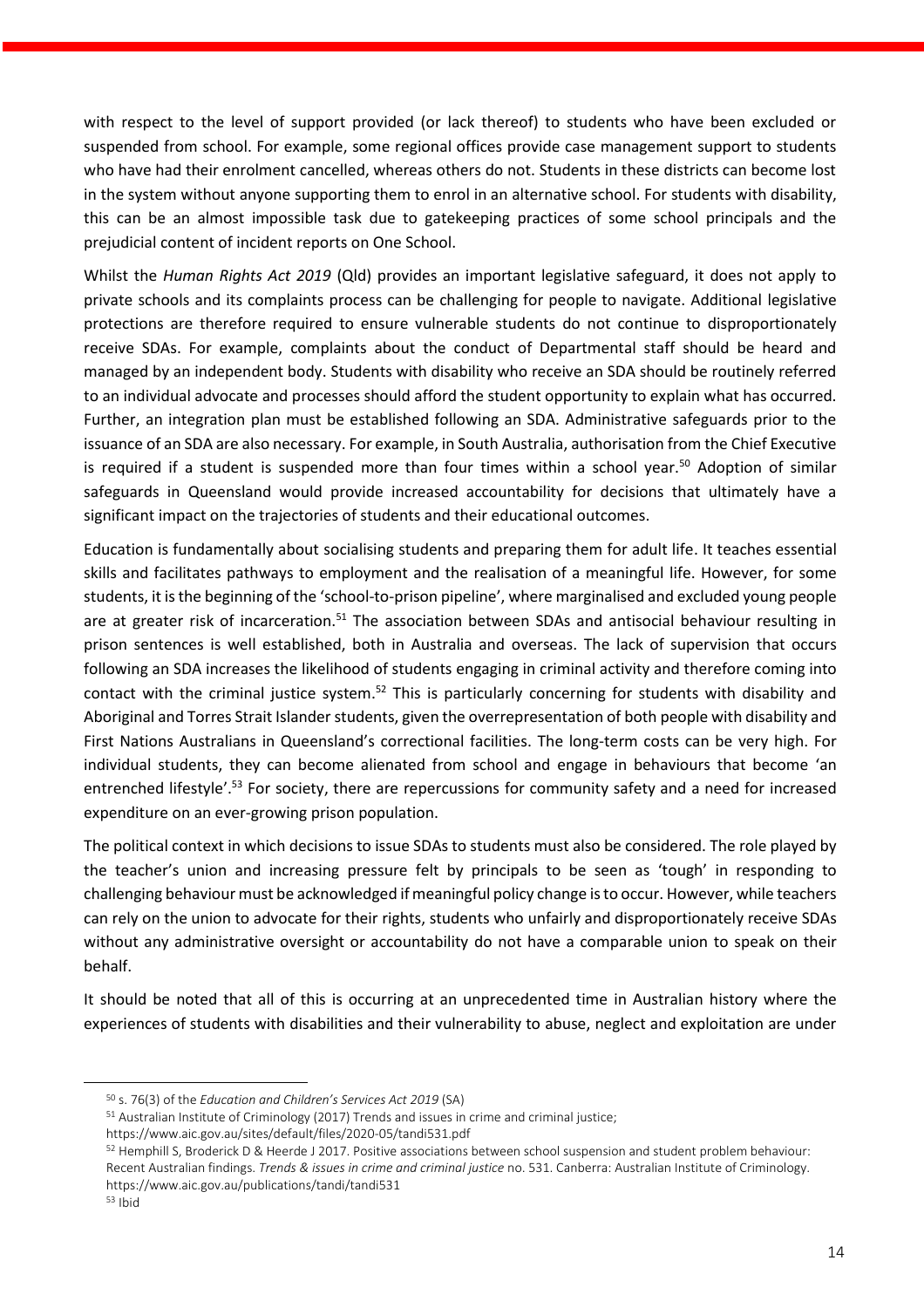intense scrutiny by the Disability Royal Commission. The Submissions of Counsel Assisting following Public Hearing 7 on the 'Barriers to a safe, quality and inclusive school education' recommended:

*"Education Queensland…review and amend their disciplinary procedure documents to ensure that they provide express direction and guidance about how to ensure compliance with the Disability Discrimination Act 1992 (Cth) and the Disability Standards for Education". 54*

And suggested that,

*"The Royal Commission can find that, processes for re-enrolling children after expulsion in Queensland do not encourage immediate re-engagement, can be ineffective in overcoming reluctance from a school to accept an enrolment and are not addressed in a specific policy or procedure." 55*

Whilst the Department's inclusive education policies increasingly reference human rights principles and an intention to ensure students with disabilities access an education on an equal basis with others, there continues to be a gap between policy and practice that must urgently be addressed.

This is even more critical as students continue to endure additional barriers to education that have arisen due to the Covid-19 pandemic. While the pandemic has perhaps levelled some access issues, particularly for students with learning or communication barriers who are assisted by and have access to technology, in other ways the pandemic has exacerbated existing challenges. The rapidly evolving nature of the pandemic has resulted in the introduction of measures not yet tested against discrimination standards. For many students experiencing intersectional disadvantage, access issues have been exacerbated due to poverty, limiting their educational opportunities and contributing to cumulative disadvantage, with the result that more children with disability and Aboriginal and Torres Strait Islander children are being left behind. Rapid change coupled with increased anxiety and restrictions have been problematic for many students and have resulted in punitive responses by some educational institutions. Students who were excluded from school immediately prior to lockdown periods have also faced additional challenges accessing alternative educational options in a remote learning environment.

## **What about other states and territories?**

The disproportionate use of SDAs for students from backgrounds of disadvantage is also a problem in other Australian jurisdictions, though there is disparity regarding the extent to which it is acknowledged and therefore how, if at all, it is being addressed.

We conducted a review of the available school disciplinary absence statistics in Australian jurisdictions other than Queensland for comparison, however we were unable to obtain sufficient data to provide a comprehensive summary. School disciplinary absence statistics appear to only be publicly available in the Australian Capital Territory, New South Wales, the Northern Territory, and South Australia. Of these jurisdictions, the only jurisdiction to provide some demographic information is New South Wales. However, the information is limited to schools in the state system. The other three jurisdictions do not include demographic information in their statistics. Victoria publishes expulsion statistics only. These statistics are

<sup>54</sup> Submissions of Counsel Assisting following Public hearing 7 – Barriers to a safe, quality and inclusive school education, p103 <sup>55</sup> Ibid, p101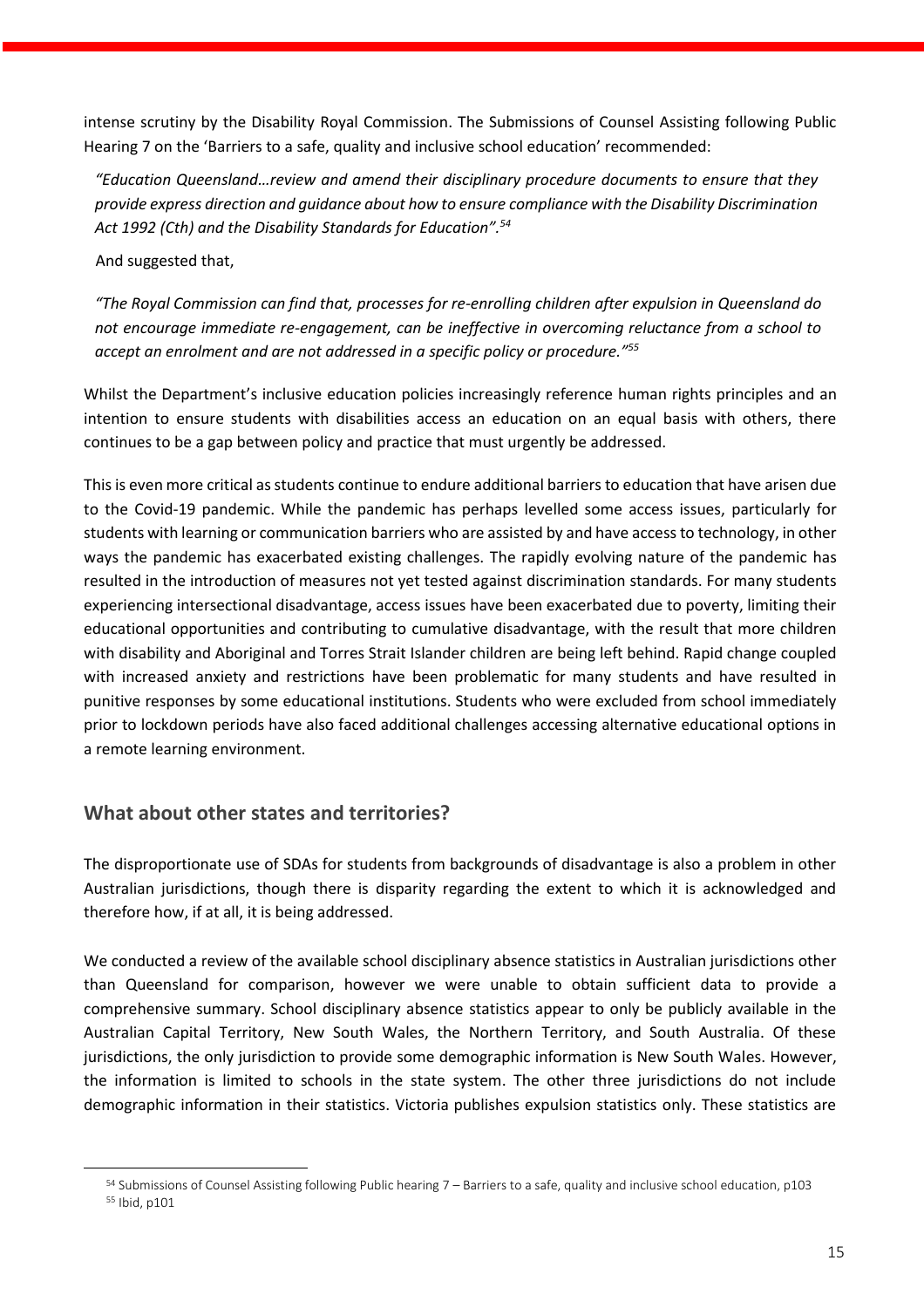available from 2018 to 2020 and include some demographic information. Tasmania and Western Australia do not appear to publicly report any school disciplinary absence statistics at all.

#### *New South Wales*

In New South Wales, advocacy groups have been concerned for some time regarding the overrepresentation of students with disability and Aboriginal and Torres Strait Islander students in school disciplinary absence statistics. During the Budget Estimates 2020-2021 hearing for Education and Early Childhood Learning, questions regarding suspensions and exclusions of students with disability and First Nations students were taken on notice. The supplementary answers showed that in 2020, from a total of 63,604 suspensions, 32,608 were given to students with disability<sup>56</sup> and 18.465 were given to Aboriginal students.<sup>57</sup> In terms of the number of students suspended, 32,576 students with disability attending mainstream schools were suspended in 2020.

When asked about the Department's response to the concern regarding the disproportionate exclusion of vulnerable children in New South Wales state schools, the New South Wales Department of Education cited their commitment to their partnership with the NSW Aboriginal Education Consultative Group and their new Student Behaviour Strategy, released in March 2021.<sup>58</sup>

The new Student Behaviour Strategy is reportedly based upon evidence presented from independent reviews, data analysis and stakeholder engagement over a three-year period. It has a greater emphasis on prevention and early intervention and includes behaviour support resources such as new behaviour specialist positions in schools. It is too early to determine the success of this strategy, but it is a welcome change in direction and is in stark contrast to the 'zero tolerance' approach to anti-social behaviour cited by Queensland's Minister for Education, Grace Grace.<sup>59</sup>

#### *South Australia*

In 2019, the South Australian government established an inquiry into whether their Department for Education was complying with international conventions, legislative requirements, and departmental policies in its use of suspensions, exclusions and expulsions.<sup>60</sup> The terms of reference included a focus on whether vulnerable students were overrepresented in suspension, exclusion and expulsion numbers and whether the department was effectively addressing such issues.<sup>61</sup> The inquiry found many disturbing trends. For example, the majority of suspensions in 2019, 71.3%, went to students who were suspended two or more times. <sup>62</sup> Of the 42 students who received ten or more suspensions in 2019, 88% of these students were students with a disability.<sup>63</sup> Two in three suspensions went to Indigenous students with a disability.<sup>64</sup> And perhaps most alarmingly, only one

<sup>56</sup> Budget Estimates 2020-2021 Questions taken on notice during the hearing; Education and Early Childhood Learning, p75 <sup>57</sup> Ibid, p77

<sup>58</sup> Budget Estimates 2020-2021 Supplementary Questions; Education and Early Childhood Learning, p16

<sup>59</sup> https://www.brisbanetimes.com.au/politics/queensland/school-suspensions-expulsions-jump-12-per-cent-but-minister-saysthat-s-good-20190503-p51jy4.html

<sup>60</sup> Graham et al. (2020). *Inquiry into Suspension, Exclusion and Expulsion Processes in South Australian government schools: Final Report*. The Centre for Inclusive Education, QUT: Brisbane, QLD

 $61$  Ibid, p9

<sup>62</sup> Graham et al. (2020). *Inquiry into Suspension, Exclusion and Expulsion Processes in South Australian government schools: Final Report*. The Centre for Inclusive Education, QUT: Brisbane, QLD, p268

<sup>63</sup> Ibid, p278

<sup>64</sup> Ibid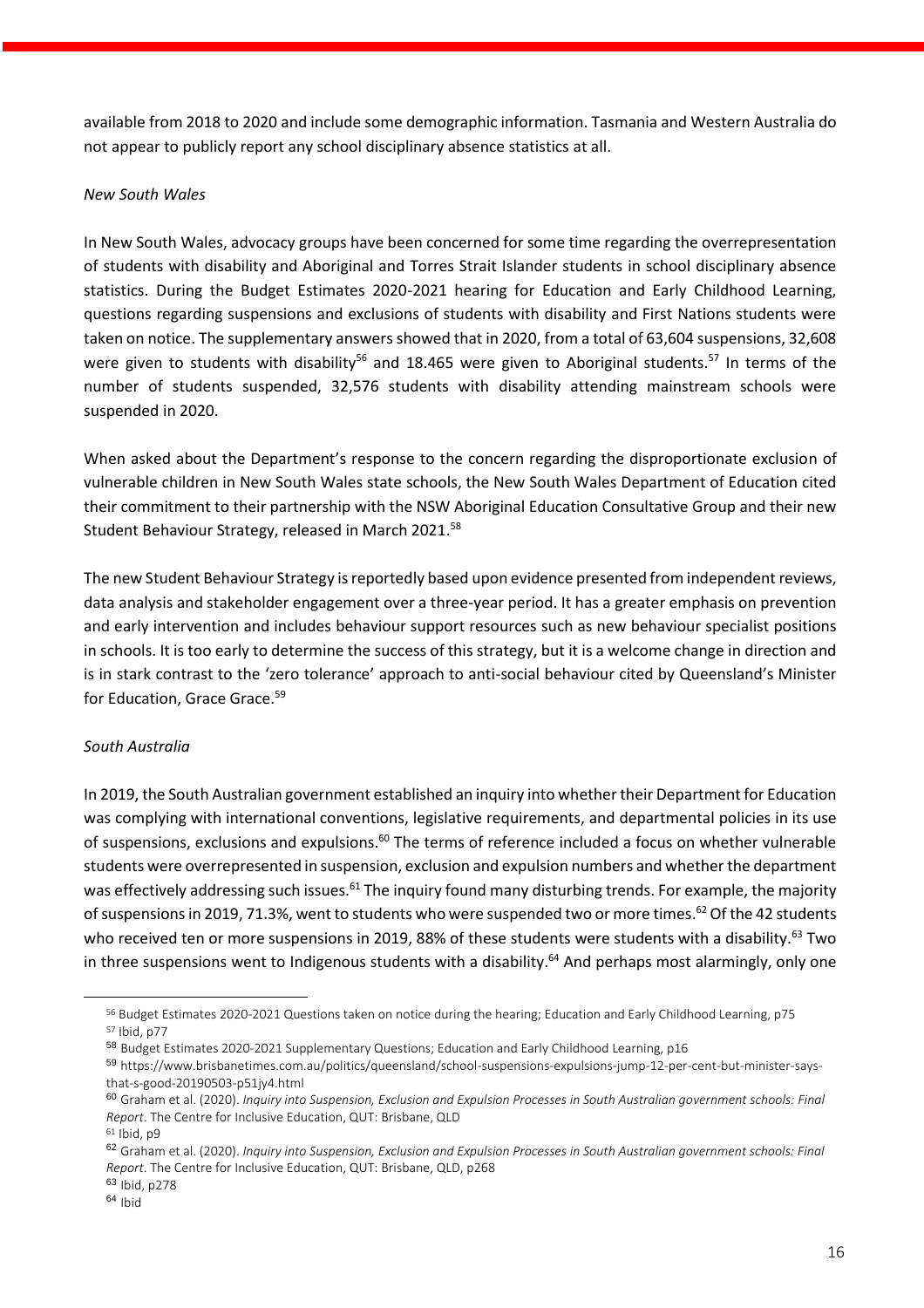in every ten school disciplinary absence was issued to a student who was *not* Indigenous, a student with disability, a student in residential care or a student experiencing relatively high levels of socioeconomic disadvantage.<sup>65</sup>

Since the inquiry, the Minister for Education in South Australia has announced an increase in government funding "to support the development and implementation of a systemic strategy to drive a significant reduction in exclusionary discipline in South Australia's public schools and provide increased access to accountability".<sup>66</sup> As recommended in the Inquiry report, the government will implement new data dashboards to enable system monitoring and will "set reduction targets to stop the use of suspensions for minor reasons, such as not following instructions, minor physical acts and talking in class. Both Flexible Learning Options (FLOs) and exclusions will be abolished, communication to parents and students about their rights will be improved, and complaints and appeals processes strengthened".<sup>67</sup>

The new approach will include "changes to policy to minimise, as far as possible, the use of exclusionary discipline for all children, and especially for Aboriginal children and young people and students with a disability". The Minister has advised that a draft strategic roadmap with targets for reform would be released for consultation in early 2022, however details of this are yet to be released. Further, there is yet to be any legislative reform as a result of the inquiry, despite many of the report's recommendations pertaining to this.

### **What needs to happen**

High numbers of SDAs in Queensland state schools could suggest a lack of reasonable adjustments and/or inadequate behaviour management strategies. It is imperative that schools can successfully support appropriate student behaviour whilst upholding the human rights of their students and fulfilling their legal obligations, including obligations to provide a safe working environment for staff. The 2017 Deloitte review into Queensland education found that effective behaviour management would reduce the incidence of SDAs and restrictive practices, and that schools needed to understand '…*when difficult behaviour may be a manifestation of a child's impairment that may be altered through environmental adjustments'*. <sup>68</sup> Yet levels of SDAs remain high in Queensland state schools and continue to disproportionately impede the education of many students with disability and Aboriginal and Torres Strait Islander students.

We need alternative solutions to SDAs that effectively address behaviours of concerns whilst keeping students engaged in the education system. We need to change our language around discipline, by ceasing to 'punish' students and 'supporting' them instead. We need holistic, evidenced-based supports that successfully address challenging behaviours whilst ensuring student safety, both physically and mentally.

There are better alternatives that are more consistent with the observance of the human rights of Queensland school students. The overuse of a punitive approach instead of a greater use of more supportive models is neither necessary nor proportionate. The lack of oversight of such practices and the absence of detailed data further suggests a failure to properly consider and adhere to the rights of the child.

<sup>65</sup> Ibid p 375

<sup>66</sup> South Australia, *Parliamentary Debates*, House of Assembly, 30 March 2021, 4796.

<sup>67</sup> Graham, L. J., Killingly, C., Laurens, K. R., & Sweller, N. (2022). Overrepresentation of Indigenous students in school suspension, exclusion, and enrolment cancellation in Queensland: is there a case for systemic inclusive school reform?. *The Australian Educational Researcher*, 1-35; p7

<sup>68</sup> Deloitte Access Economics (February 2017) *Review of education for students with disability in Queensland state schools*, p106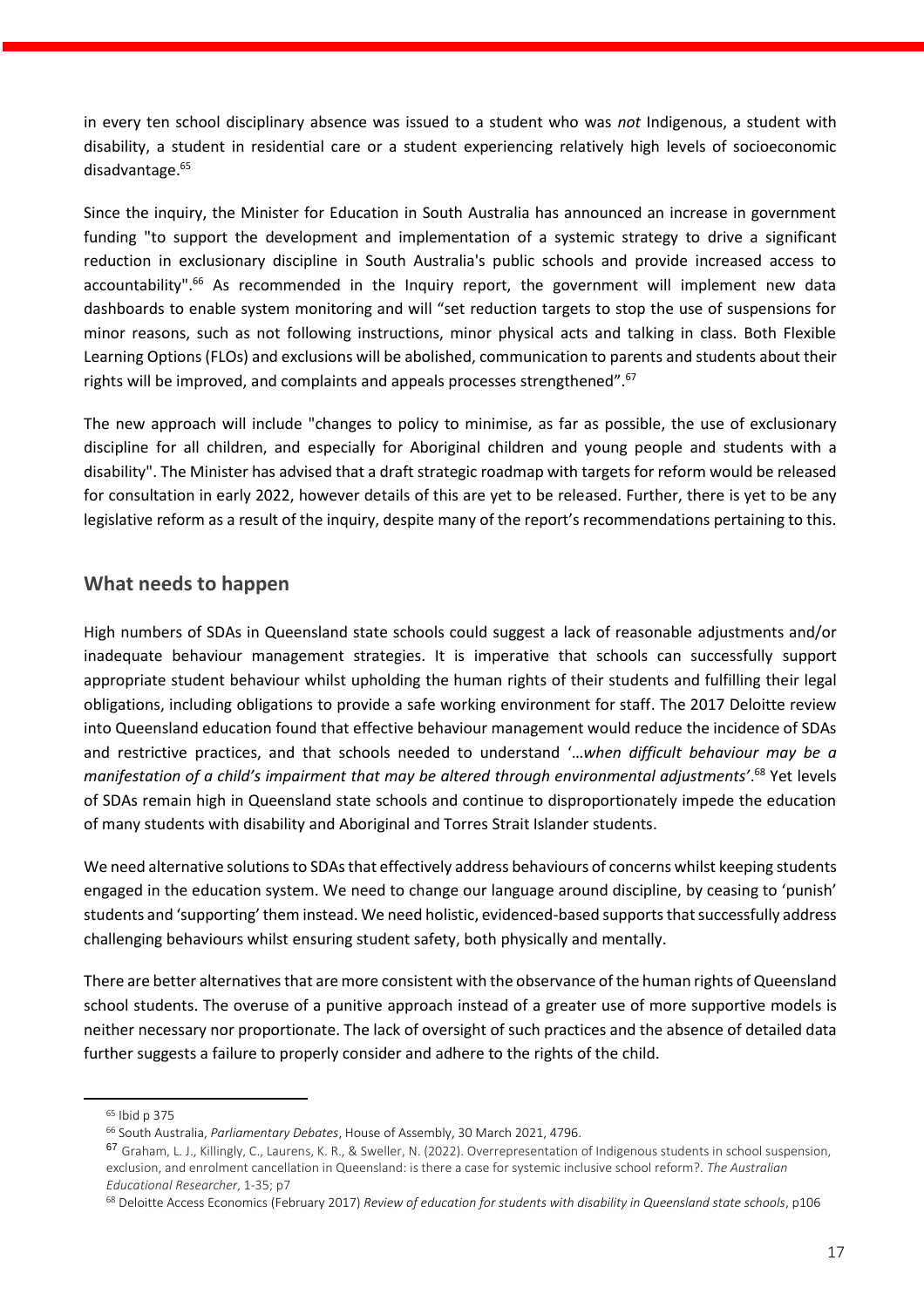QAI and ATSILS therefore bring this matter to the attention of the Queensland Human Rights Commissioner and urge the Commission to utilise its investigatory powers to shine a light on the alarmingly high levels of school disciplinary absences issued to students enrolled at Queensland state schools, as well as the complex and convoluted review and appeal mechanisms in place. We need to understand why students with disability and Aboriginal and Torres Strait Islander students are being disproportionately excluded from schools and realise the broader implications of these practices. This is vital if Queensland is to successfully ensure that *all* students have access to an education that meets their needs and that certain students are not unfairly and disproportionately disadvantaged in the realisation of this most fundamental of human rights.

## **Suggested focus for inquiry**

We therefore recommend the following as a suggested focus for an inquiry:

Consider whether the Department of Education is complying with international conventions, legislative requirements, and departmental directives in its use of suspensions, exclusions, and cancelled enrolments and whether its practices lead to the disproportionate use of SDAs on students with disability and Aboriginal and Torres Strait Islander students.

This should include consideration of the following:

- Whether the Department is taking sufficient action to protect the human rights of all students, including whether its Positive Behaviour Intervention Supports (PBIS) is sufficient to address the disproportionate rate at which students with disability and Aboriginal and Torres Strait Islander students receive SDAs;
- Whether current levels of record keeping are adequate to inform decision-making so that decisionmaking occurs in a way that is compatible with human rights. For example, does the Department's record keeping identify the prevalence of school disciplinary absences and their impacts on different cohorts of students, including students with disability and Aboriginal and Torres Strait Islander students;
- Whether students receive adequate support following a school disciplinary absence, such as appropriate educational materials, behavioural support, and assistance to return to school or enrol in an alternative school;
- Whether students and their families have access to an effective, accessible, and independent appeals and review process;
- Whether there are adequate safeguards that avoid inappropriate recourse to school disciplinary absences and which ensure procedural fairness in decision-making that can adversely impact on human rights, including a right of explanation for the affected student;
- Whether legislative amendments are required to ensure natural justice, such as those which would avoid the use of rolling and repeated short-term suspensions;

The Inquiry could also examine some of the broader implications of school disciplinary absences. For example, the economic costs of poor mental health, reduced employment of parents and the increased burden on the criminal justice system that occur as a result of SDAs. Consideration could also be given to the Department's Aboriginal and Torres Strait Islander Strategy and whether monitoring and reducing the use of exclusionary discipline for these students is of sufficient prominence in the Strategy for it to achieve its goal. Further, given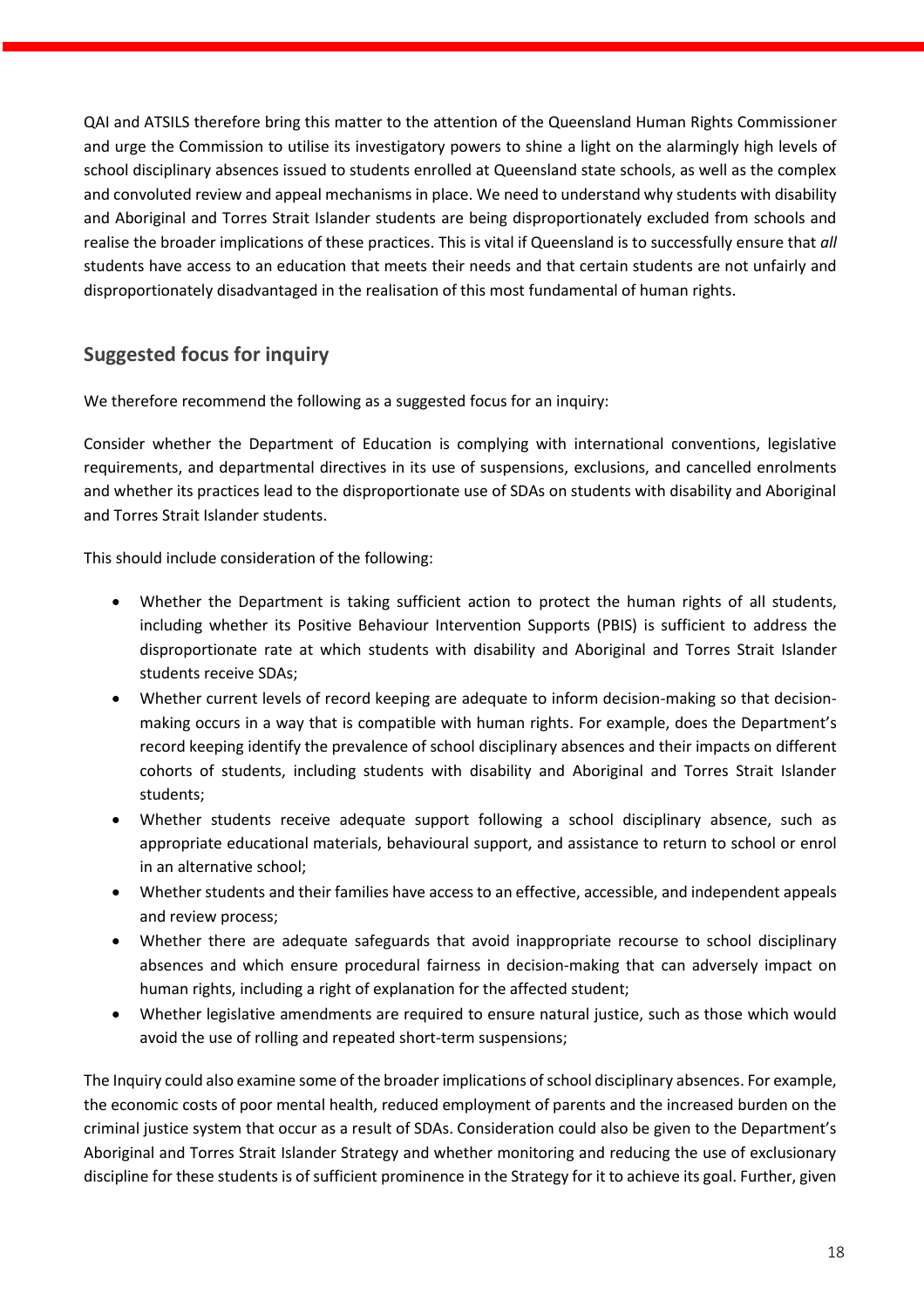the intersectionalities between Indigenous status, disability, and out-of-home care, the Inquiry should consider whether the Department's structures, strategies, policies, and procedures obscure important relationships by siloing these issues and potentially preventing the development of holistic solutions. The Terms of Reference guiding previous Inquiries, such as the most recent one in South Australia, could helpfully inform the development of the Terms of Reference for an Inquiry in Queensland.

## **Conclusion**

In the words of Professor Graham, Director of QUT's Centre for Inclusive Education:

*"Taken together, the bulk of the research evidence indicates that suspension does not help to address the reasons for student disengagement and may in fact accelerate vulnerable students' disconnection from school". 69*

Queensland Advocacy Incorporated and the Aboriginal and Torres Strait Islander Legal Service (Qld) Ltd call upon the Queensland Human Rights Commissioner to conduct an inquiry into the use of suspensions, exclusions and cancelled enrolments in Queensland state schools and to review the disproportionate rates of school disciplinary absences for students with disability and Aboriginal and Torres Strait Islander students.

# **Endorsements**





Expanding Ideas; Creating Change

<sup>69</sup> Graham, L. (2020) *Questioning the impacts of legislative change on the use of exclusionary discipline in the context of broader system reforms; a Queensland case study*; International Journal of Inclusive Education, 24:14, 1473-1493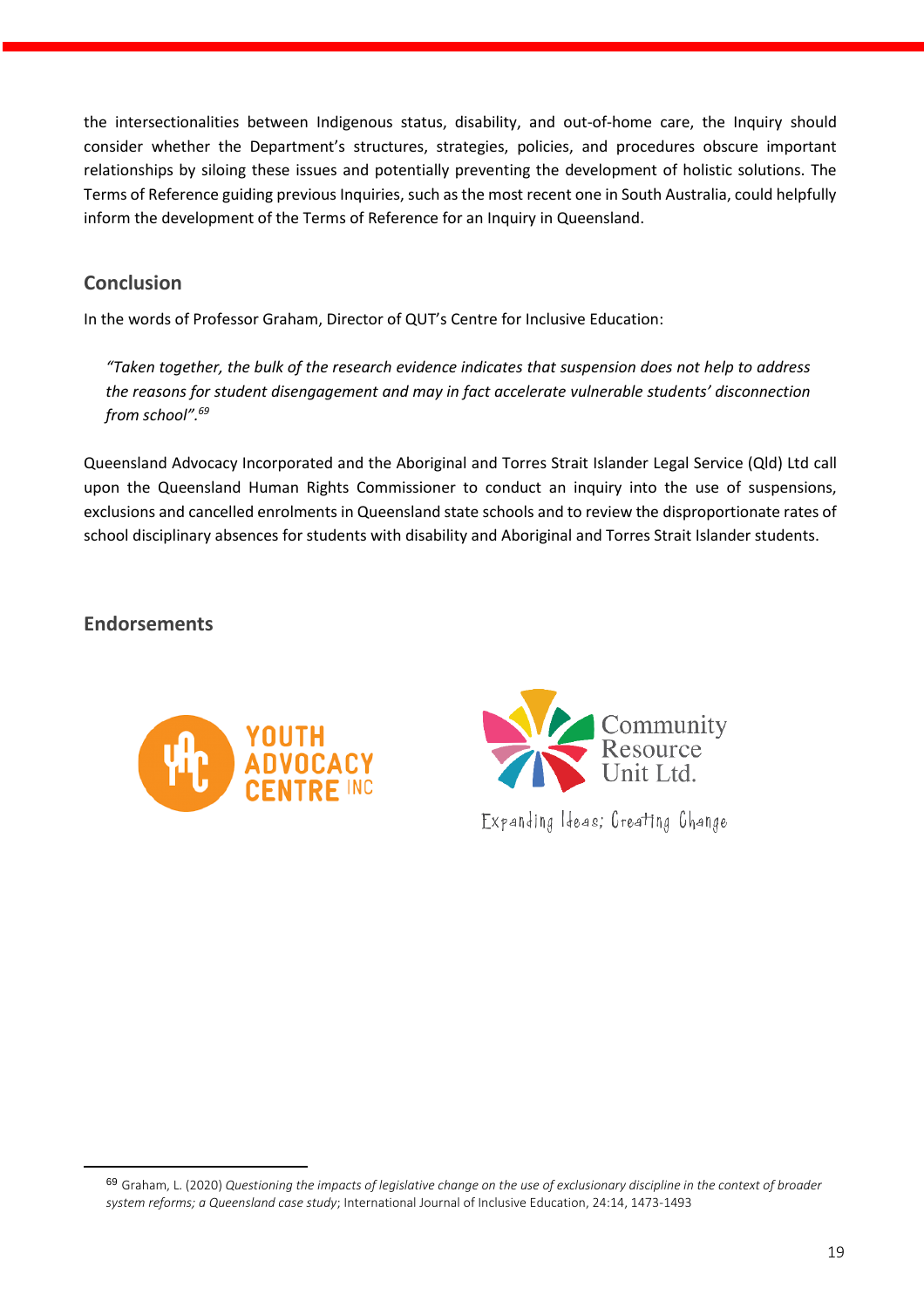## **References**

#### *Anti-Discrimination Act 1991* (Qld)

Australian Institute of Criminology (2017) Trends and issues in crime and criminal justice; https://www.aic.gov.au/sites/default/files/2020-05/tandi531.pdf

Bower C, Watkins RE, Mutch RC et al. Fetal alcohol spectrum disorder and youth justice: a prevalence study among young people sentenced to detention in Western Australia. BMJ Open 2018;8:e019605.

Budget Estimates 2020-2021 Questions taken on notice during the hearing; Education and Early Childhood Learning, p75

Budget Estimates 2020-2021 Supplementary Questions; Education and Early Childhood Learning, p16

Deloitte Access Economics (February 2017) *Review of education for students with disability in Queensland state schools*

Department of Children, Youth Justice and Multicultural Affairs (March 2016*) Practice Resource: School Disciplinary Absence; https://www.cyjma.qld.gov.au/resources/childsafety/practice-manual/practiceresource-sda.pdf*

Department of Education (January 2021); https://behaviour.education.qld.gov.au/procedures-guidelinesand-forms/disciplinary-consequences/appeals.

Department of Education and Training (August 2020), *School Disciplinary Absences by region 2015-19; https://qed.qld.gov.au/our-publications/reports/statistics/Documents/sda-by-region.pdf*

Department of Education and Training (August 2020), *School Disciplinary Absence by student demographics, 2015-19*, *https://qed.qld.gov.au/publications/reports/statistics/schooling/students*

Department of Education and Training (November 2020) *State school enrolments, 2016-20; <https://qed.qld.gov.au/our-publications/reports/statistics/Documents/enrolments-summary.pdf>*

Department of Education; https://behaviour.education.qld.gov.au/procedures-guidelinesforms/disciplinary-consequences/Documents/reviews-against-refusal-of-enrolment-decision.pdf

*Education and Children's Services Act 2019* (SA)

*Education (General Provisions) Act 2006* (Qld)

Fitzpatrick JP, Latimer J, Olson HC et al. Prevalence and profile of neurodevelopment and fetal alcohol Spectrum disorder (FASD) amongst Australian aboriginal children living in remote communities. Res Dev Disabil 2017;65:114–26.

Graham et al. (2020). *Inquiry into Suspension, Exclusion and Expulsion Processes in South Australian government schools: Final Report*. The Centre for Inclusive Education, QUT: Brisbane, QLD